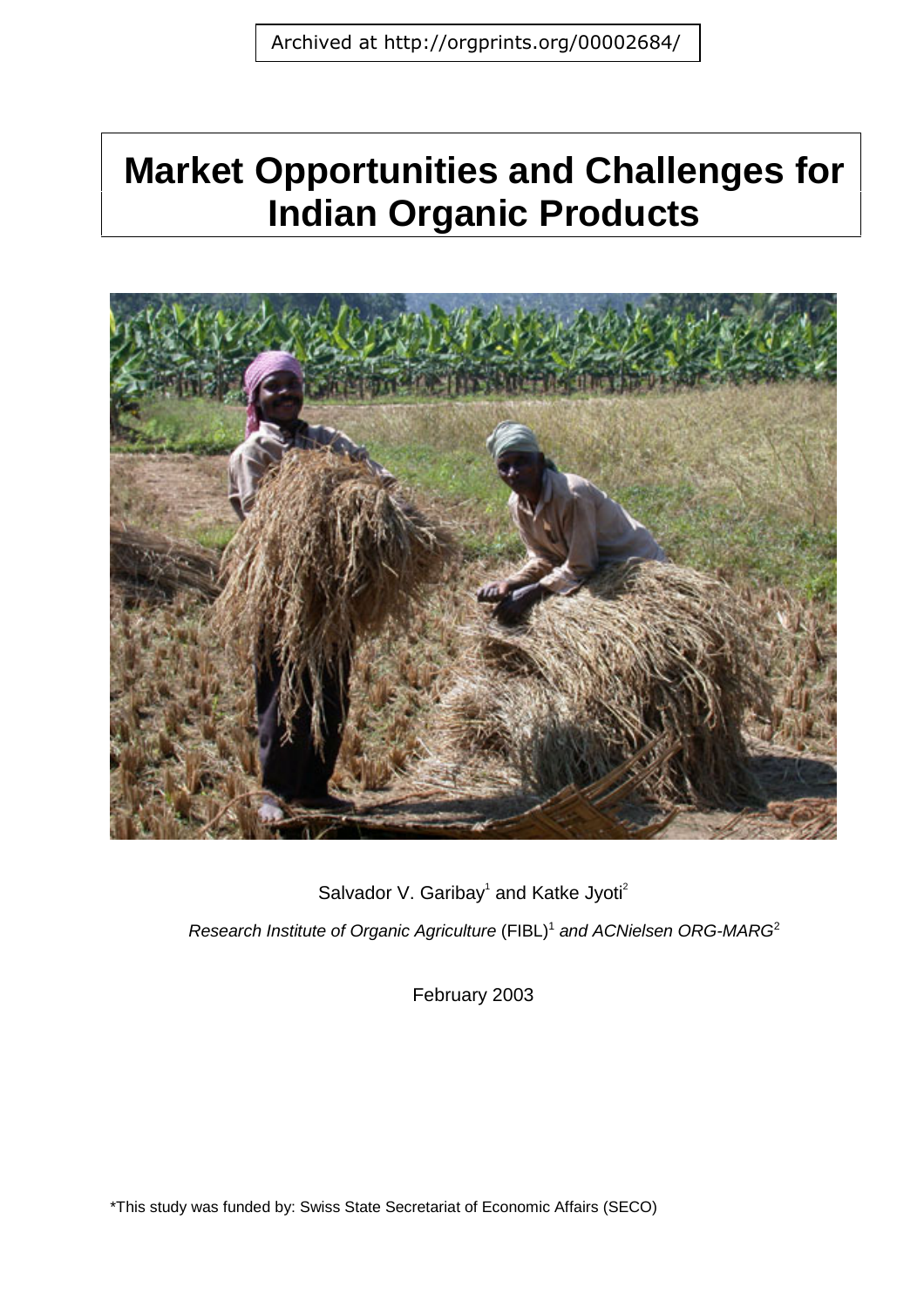| $\mathbf{1}$   |                |                                                                              |  |
|----------------|----------------|------------------------------------------------------------------------------|--|
|                | 1.1            |                                                                              |  |
|                | 1.2            |                                                                              |  |
| $\overline{2}$ |                |                                                                              |  |
|                | 2.1            |                                                                              |  |
|                | 2.2            |                                                                              |  |
|                | 2.3            |                                                                              |  |
|                | 2.4            |                                                                              |  |
|                | 2.5            | Products for which Indian production has a comparative advantage 8           |  |
|                | 2.6            |                                                                              |  |
|                | 2.7            | Potential customers for organic products in the domestic market 10           |  |
|                | 2.8            |                                                                              |  |
|                | 2.9            |                                                                              |  |
|                | 2.10           |                                                                              |  |
|                | 2.11           |                                                                              |  |
|                | 2.12           | Demand for Indian organic products in the domestic and export markets 18     |  |
|                | 2.13           |                                                                              |  |
|                |                |                                                                              |  |
|                | 3.1            |                                                                              |  |
|                | 3.2            | Current trading of Indian organic products in the export market25            |  |
|                | 3.3            | Potential for organic products in the selected export markets26              |  |
|                | 3.4            | Structure of sales channels in the selected export markets 29                |  |
|                | 3.5            | Obstacles for selling Indian organic products in the selected export markets |  |
|                |                |                                                                              |  |
|                | $\overline{4}$ |                                                                              |  |
|                | 4.1            |                                                                              |  |
|                | 4.2            |                                                                              |  |
| 5.             |                |                                                                              |  |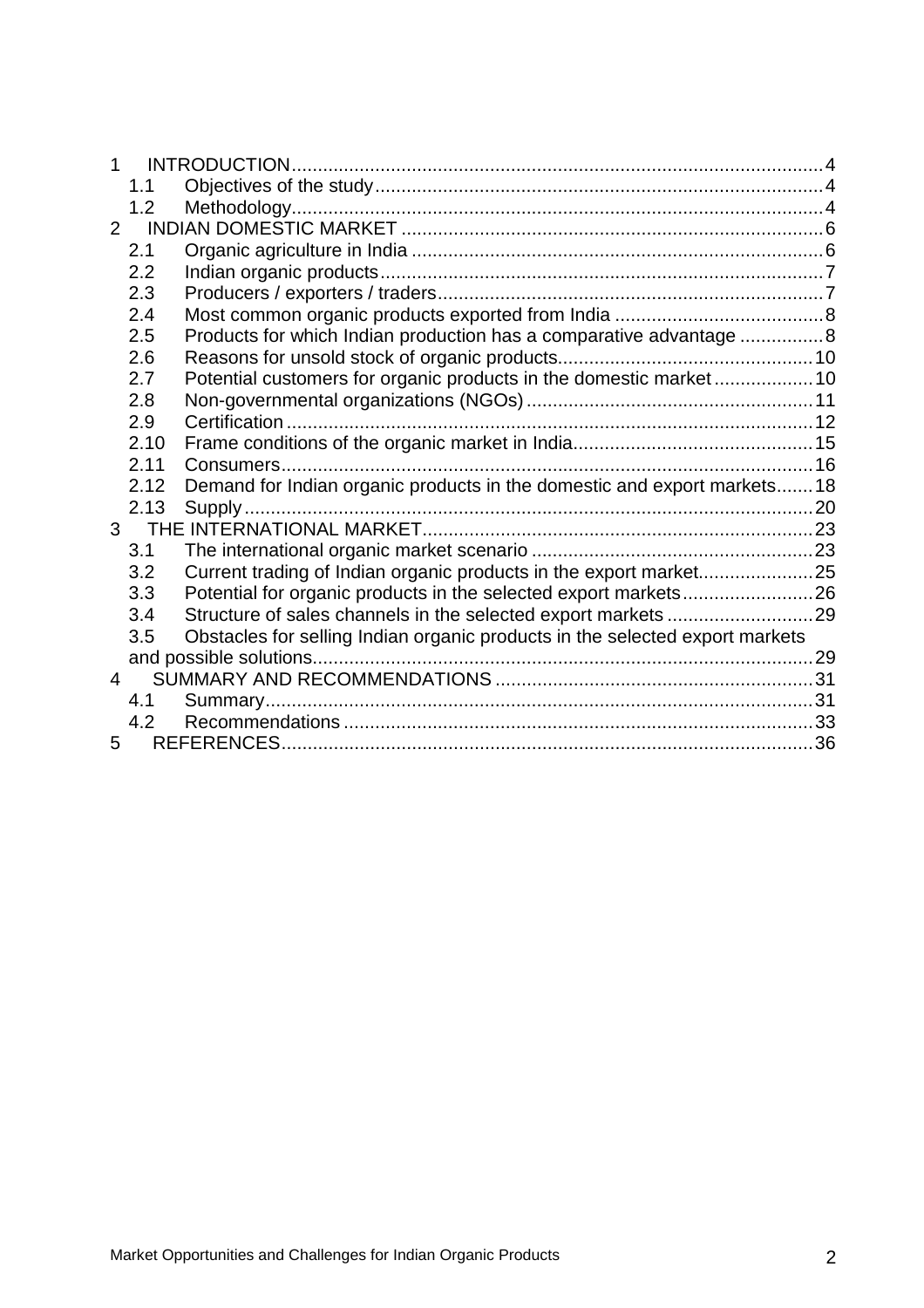# **PREAMBLE**

The Swiss State Secretariat of Economic Affairs (SECO) has decided to support a project by Indian NGOs to set up an internationally recognized organic certification program. The main aim of the project is to improve the livelihood of small farmers by improving market access, both domestic and international.

In light of this, SECO was interested in conducting a study of the domestic and export market to provide Indian farmers with the necessary information. ACNielsen ORG-MARG Pvt. Ltd. and FiBL conducted a market study on organic products in India and in export markets. The findings of this study are detailed in the report.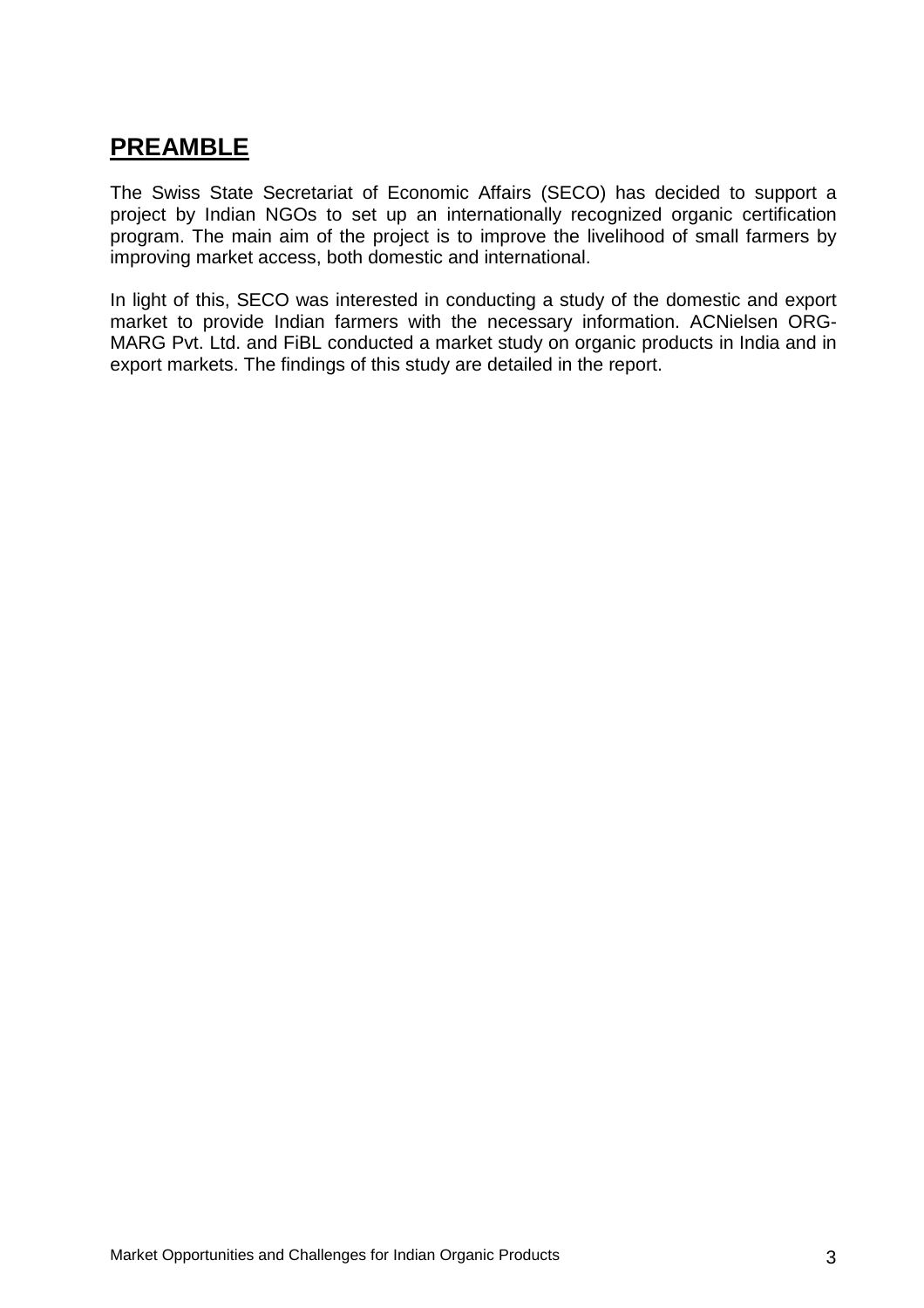# **1 INTRODUCTION**

Organic agriculture offers trade opportunities for farmers in the developing and developed countries. This market of organic products is expected to grow globally in the coming years and high growth rates over the medium term (from 10-15 to 25-30 %) are expected (Yussefi and Willer, 2002).

This organic market expansion makes it possible for farmers to reap the benefits of a trade with relatively high price premiums (Yussefi and Willer, 2002). However, this market is not very well known to most farmers, especially those living in the developing countries. Furthermore, information about it is not readily available to farmers in the developing countries. The absence of sufficient technical and market information and financial support also means that few farmers will risk changing their method of production.

In developing countries it is therefore essential for major key players (e.g. NGOs, farmer organizations, traders, exporters etc.) that promote organic farming to have up-to-date information on the available opportunities (market requirements) and trends of the organic market.

One example is India, a country with a huge number of small farmers who still use traditional methods and do farming with few agricultural inputs. NGOs that promote organic farming and other organizations support farmers in these aspects. An organic movement is now emerging in India on different levels (producer groups, trainers and advisors, certification bodies and processors and traders). So dissemination of information about the opportunities and challenges for Indian organic products on the domestic and international market is of fundamental concern in order to allow continued development of the organic agriculture movement in this country.

#### **1.1 Objectives of the study**

- i. To analyze the potential for organic products in the Indian domestic market;
- ii. To identify the necessary steps to develop the domestic market;
- iii. To assess demand and requirements in the international market and identify measures to improve the quality of Indian organic products in line with international market requirements;
- iv. To formulate strategies for both the domestic and international markets with a special focus on market access for small and medium-sized farmers and enterprises.

#### **1.2 Methodology**

#### *Indian Domestic Market and Production*

To determine the characteristics of the Indian domestic organic market primary research and secondary research was carried out. The primary research involved gathering data from Indian producers/exporters/traders, non-governmental organizations (NGOs), certifying agencies, commodity boards and consumers. Detailed questionnaires were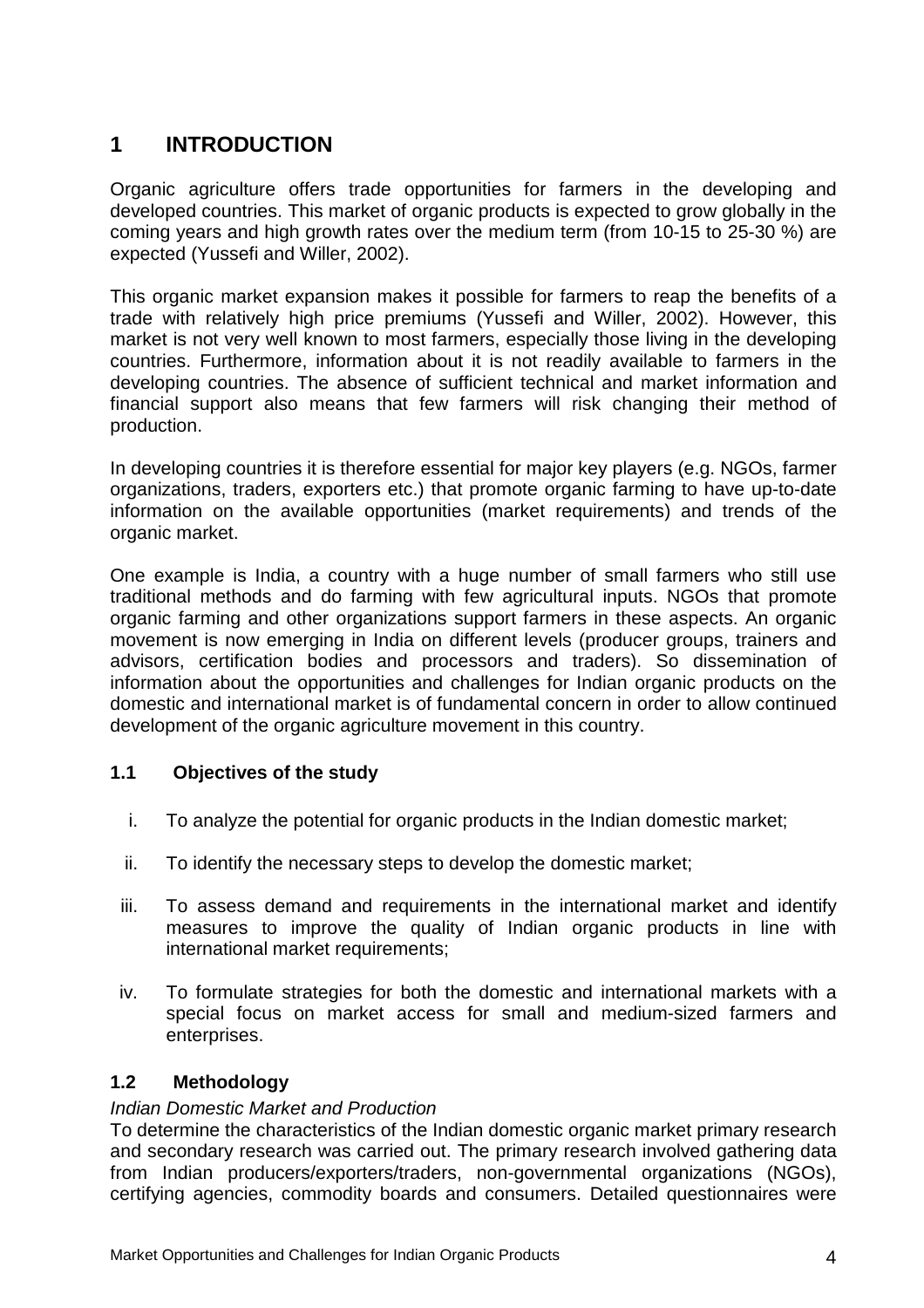used to collect the information. The study was completed with a representative sample of 155 contacts as per the breakdown given in Table 1:

| No.          | <b>Respondent category</b>                          | <b>Contacts</b> |
|--------------|-----------------------------------------------------|-----------------|
|              | Producers / Exporters / Traders of Organic Products | 63              |
| 2.           | <b>NGOs</b>                                         | 30              |
| 3.           | <b>Commodity Boards</b>                             | 05              |
| 4.           | <b>Certifying Agencies</b>                          | 04              |
| 5.           | <b>Consumers</b>                                    | 50              |
| 3.           | Others (Govt. contacts)                             | 03              |
| <b>Total</b> |                                                     | 155             |

Table 1: Type and number of contacts

Source: Org-Marg, 2002

The table below presents a region wise breakdown of contacts in India:

| Zone         | <b>Producers</b><br><b>/Exporters</b><br><b>/Traders</b> | <b>NGOs</b> | <b>Commodity</b><br><b>Boards</b> | <b>Certifying</b><br>agencies | <b>Consumers</b> | Govt. | <b>Total</b> |
|--------------|----------------------------------------------------------|-------------|-----------------------------------|-------------------------------|------------------|-------|--------------|
| North        | 15                                                       | 04          | 01                                | 01                            | $-$              | 01    | 22           |
| East         | 18                                                       | 04          | 01                                | 01                            | $- -$            | 01    | 25           |
| West         | 07                                                       | 04          | $-$                               | --                            | 50               |       | 61           |
| South        | 23                                                       | 18          | 03                                | 02                            | $-$              | 01    | 47           |
| <b>Total</b> | 63                                                       | 30          | 05                                | 04                            | 50               | 03    | 155          |

Source: Org-Marg, 2002

#### *International Market*

To determine the demand and requirements for Indian organic products on the international market, questionnaires were distributed to operators presently producing, processing, or trading organic products in the following countries: Holland (21), United Kingdom (21), Germany (15), Switzerland (15), USA (15) and Japan (15). This survey instrument asked for experts' quantitative and qualitative estimates. Interviews were conducted via telephone. A few major companies were reluctant to provide market data which might be useful to competitors. To supplement this data, a review of the literature and Internet research was carried out.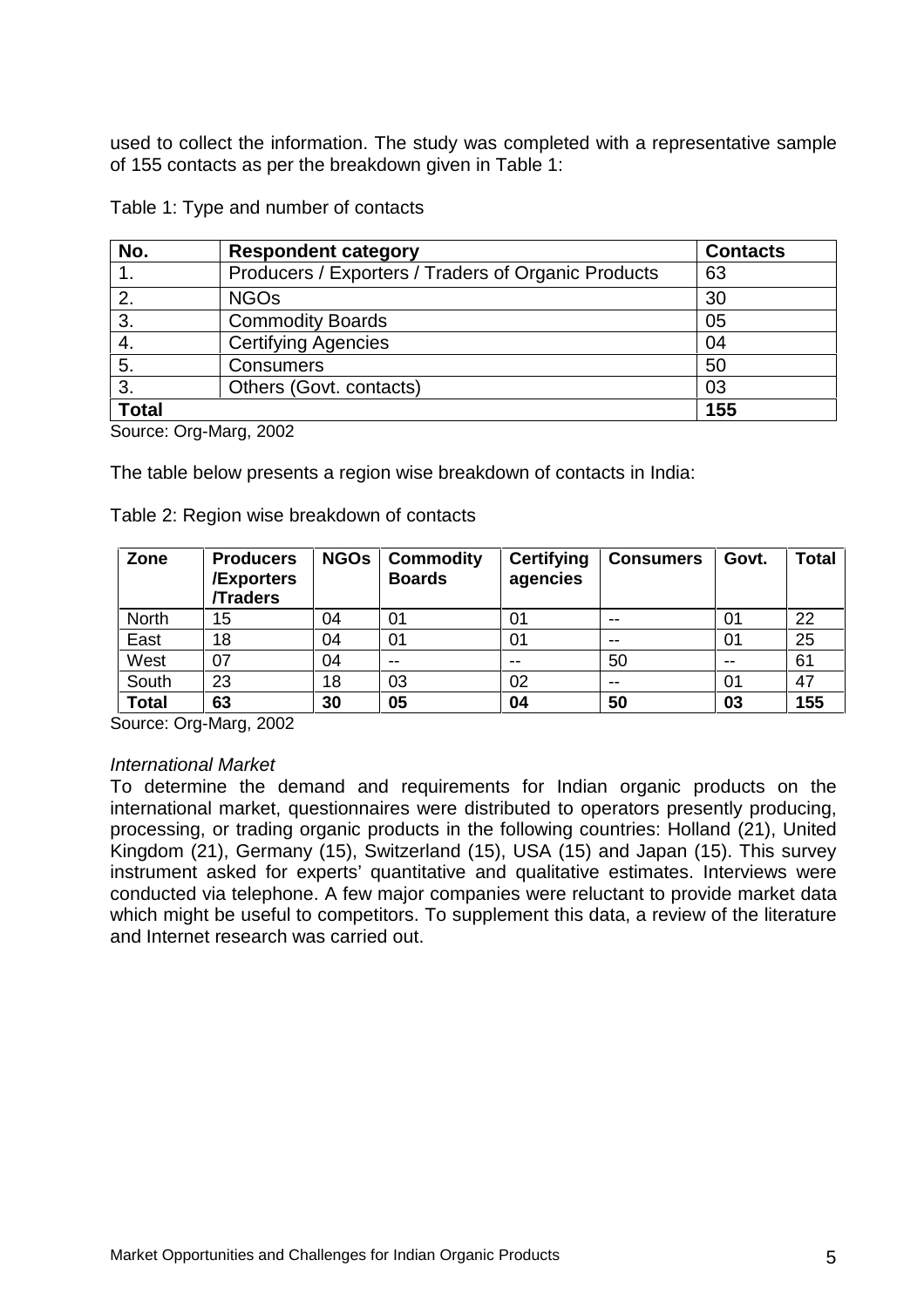## **2 INDIAN DOMESTIC MARKET**

#### **2.1 Organic agriculture in India**

#### **History and development**

Organic Agriculture is not a new concept to India. At the beginning of the 19<sup>th</sup> century, Sir Albert Howard, one of the most important pioneers of organic farming, worked in India for many years, studying soil-plant interactions and developing composting methods. In doing so, he capitalized substantially on India's highly sophisticated traditional agricultural systems, which had long applied many of the principles of organic farming (e.g. crop rotations with legumes, mixed cropping, botanical pesticides etc.).

Though the introduction of Green Revolution agricultural technology in the 1960s reached the main production areas of the country, there were still certain areas (especially mountain areas) and communities (especially certain tribes) that did not adopt the use of agro-chemicals. Therefore, some areas can be classified as 'organic by default', though their significance and extent has been rather overemphasized in recent statements made by some government officials and NGOs representatives. However, an increasing number of farmers have consciously abandoned agro-chemicals and now produce organically, as a viable alternative to Green Revolution agriculture.

#### **Significance of organic agriculture for Indian farmers**

In the Indian context, organic farming can be significant in two distinct ways:

- 1.) To increase the efficiency and sustainability of production: Organic farming can help to reduce production costs (especially where labor is cheap compared to input costs) and to increase or stabilize yields on marginal soils. This is especially relevant for smallholders in marginal areas where Green Revolution agriculture has lead to a depletion of soil fertility and to high debts because of increase in input costs.
- 2.) To increase product value: In areas where farmers have access to established organic markets within the country or abroad, products can achieve a higher price compared to the conventional market. Especially in the trend of decreasing prices for agricultural products, this can be an important way to stabilize or even increase incomes.

Ideally, both aspects mentioned above are combined. The focus of this study, however, is on certified organic products that, because of their organic quality, can be sold with a price premium in the domestic and export markets.

#### **Extent of organic production**

It is yet not possible to make valid estimates of the extent of organic production in India. Information is scarce and scattered, and is not easily accessible from nodal point operators like certification bodies for reasons of competition. Diverse sources (ITC= International Trade Center and SÖL= Stifitung Ökologie & Landbau) approached different area values of organic production in India. From the surveyed stakeholders it can be concluded that there are more than one hundred organic projects operating, organized by NGOs, GOs or private companies, involving at least 10,000 small farmers in organic certification schemes. In order to collect reliable and comprehensive data, a centrally managed database is most urgently needed. The Agricultural and Processed Food Products Export Development Authority (APEDA) announced that they were planning to establish such a database soon.

The Indian Government has recognized the export potential of organic agriculture and is in the process of strengthening the sector by putting a legal framework in place. This includes creating national organic standards and the possibility of accrediting in-country inspection and certification bodies.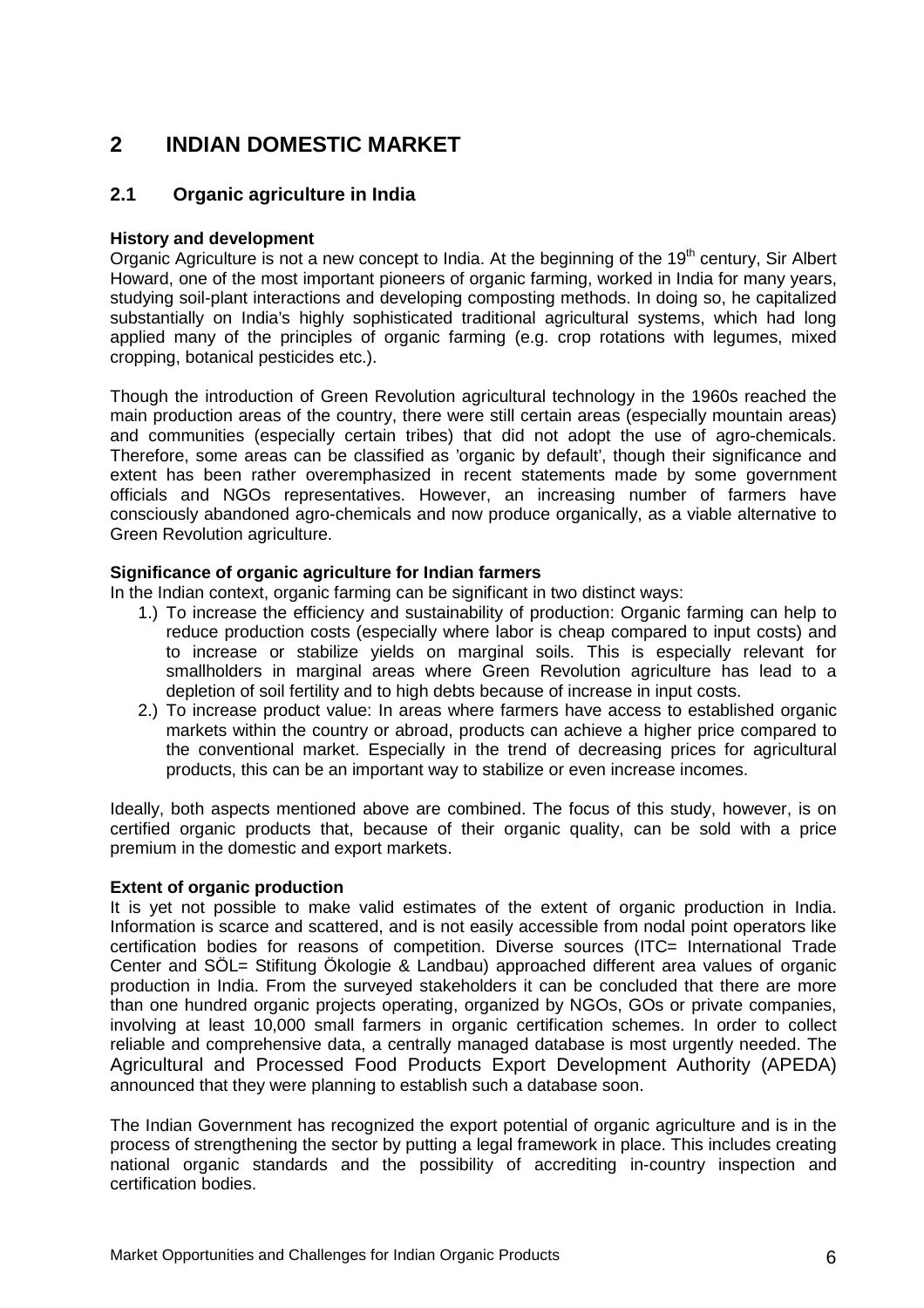### **2.2 Indian organic products**

By February 2002, around 1426 farms in India have been certified as organic farms with an area of around 2,775 hectares (Source: data adapted from the report "The Real Green Revolution" and FAO statistics). Considering that Indian agriculture as a whole accounts for about 180 million hectares, the total land under certified organic production is a negligible area of just 0.0015%. Major products being produced organically in India are given in Table 3.

| <b>Type</b>   | <b>Products</b>                                                                   |  |  |
|---------------|-----------------------------------------------------------------------------------|--|--|
| Commodity     | Tea, coffee, rice, wheat                                                          |  |  |
| <b>Spices</b> | Cardamom, black pepper, white pepper, ginger, turmeric, vanilla,                  |  |  |
|               | mustard, tamarind, clove, cinnamon, nutmeg, mace, chili                           |  |  |
| <b>Pulses</b> | Red gram, black gram                                                              |  |  |
| <b>Fruits</b> | Mango, banana, pineapple, passion fruit, sugarcane, orange, cashew<br>nut, walnut |  |  |
| Vegetables    | Okra, brinjal, garlic, onion, tomato, potato                                      |  |  |
| Oil seeds     | Sesame, castor, sunflower                                                         |  |  |
| <b>Others</b> | Cotton, herbal extracts*                                                          |  |  |
| . .           | $\sim$ $\sim$<br>$\sim$ $\sim$<br>$\mathbf{r}$                                    |  |  |

Table 3: Major products produced in India by organic farming

Source: Org-Marg, 2002 (Field survey and the publication - Organic and Biodynamic farming, Government of India, planning commission). \* Details are appended in Annex I

#### **2.3 Producers / exporters / traders**

Around 41% of the 63 respondents (producers / exporters / traders) deal solely in products produced by organic farming. The rest of the respondents (37) deal partially in organic products. Respondents with partial involvement in organic production were probed further on their interest in going over completely to organic farming products. 54% of these respondents (20) indicated their willingness to do so (see Chart 1). In general, tea, bananas, honey, mangoes and oranges are the main products which respondents were interested in growing organically. Of the 63 respondents involved in organic products, 42 of them were actual producers of organic products. The most common products grown organically in India are presented in Chart 2. Tea is currently the most common product produced by means of organic farming.

Chart 1: Plans for 100% organic production (Source: Org-Marg, 2002)

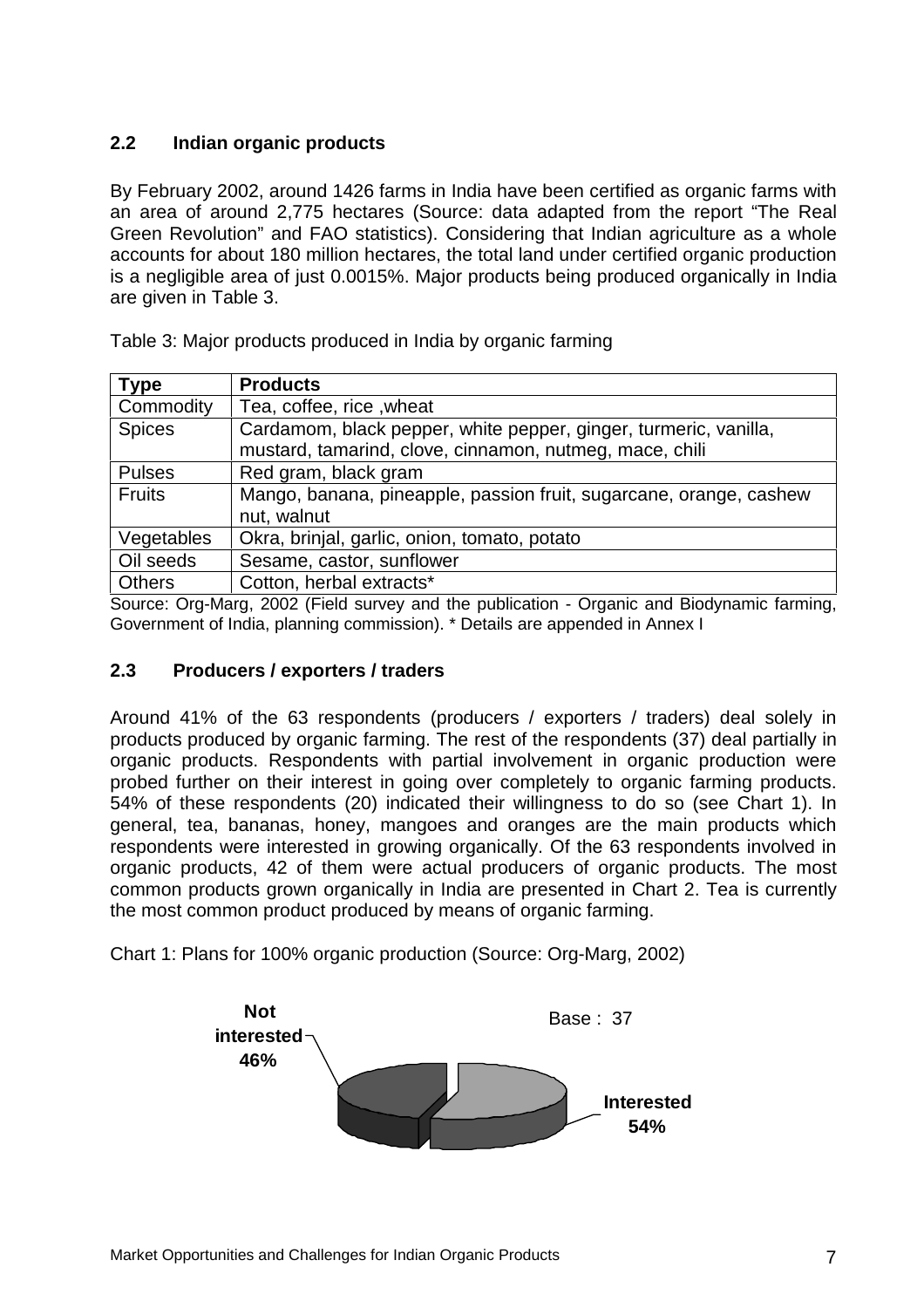Chart 2: Organic products produced in India (Source: Marg-Org, 2002)



#### **2.4 Most common organic products exported from India**

Major frequent organic products, which are exported from India, are presented in Chart 3. Compared to other products, organic tea and spices are the most common organic products being exported.

Chart 3: Organic products exported from India (Source: Org-Marg, 2002)



#### **2.5 Products for which Indian production has a comparative advantage**

India being a country with different agro-climatic zones, each state produces its own specialty products. Based on soil and climate, India is divided into 21 agro-ecological zones. Products for which production in India has a comparative advantage are given in Table 4.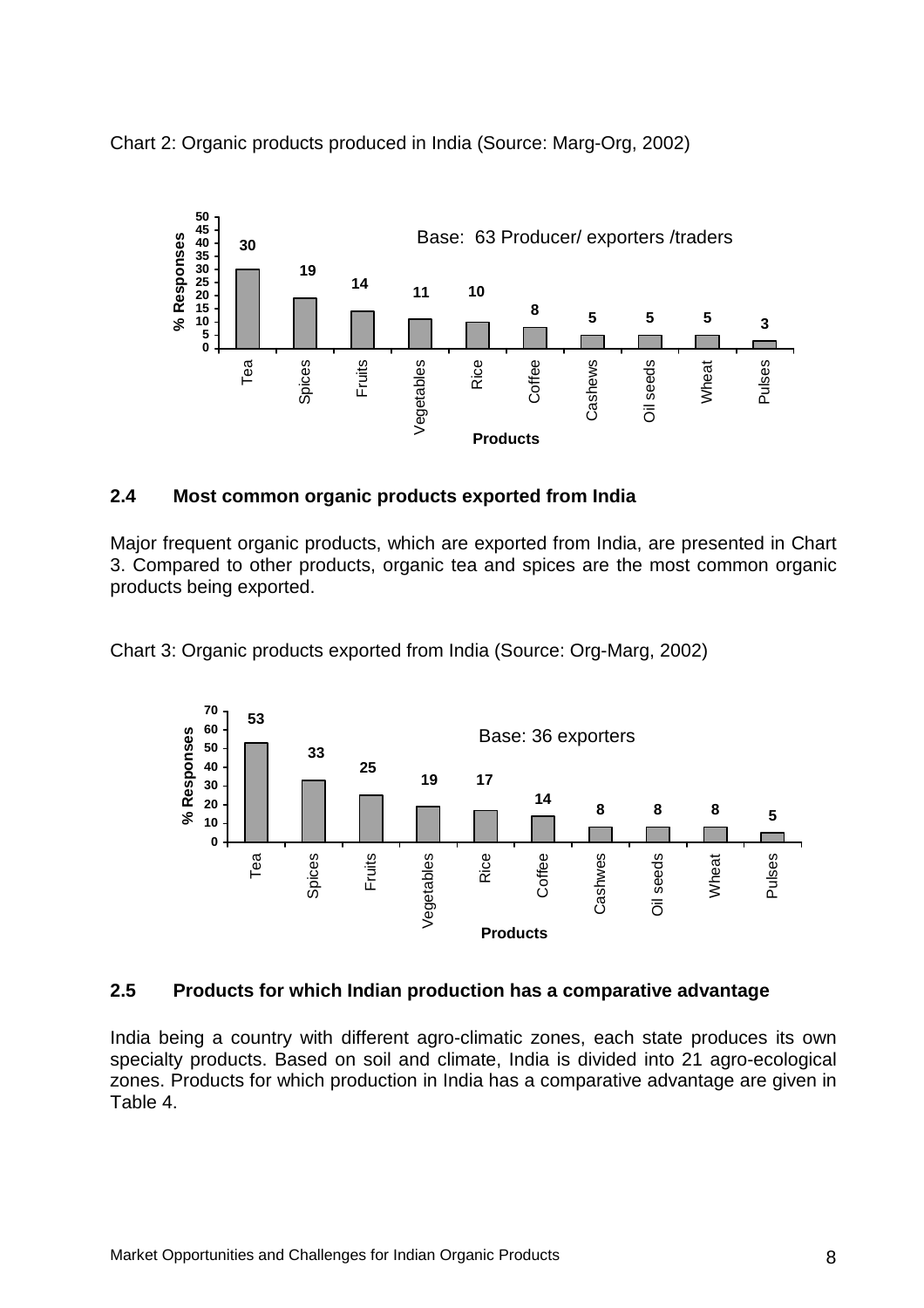Table 4: Products for which Indian production has a comparative advantage

| <b>Product</b> | <b>Season</b>       | <b>States</b>                                      | <b>Major Locations</b>                                                     |
|----------------|---------------------|----------------------------------------------------|----------------------------------------------------------------------------|
| Tea            | Throughout the year | Assam, West Bengal,<br>Uttranchal                  | Darjeeling,<br>Guwahati,<br>Dehradun                                       |
| <b>Spices</b>  | Throughout the year | Kerala, Tamil Nadu,<br>Karnataka                   | Cochin, Coimbatore,<br>Idduki, Coorg                                       |
| Coffee         | Throughout the year | Kerala, Tamil Nadu,<br>Karnataka                   | Coimbatore, Coorg,<br>Wayanadu,<br>Peeremade                               |
| <b>Rice</b>    | Kharif & Rabi*      | Punjab, Haryana, Assam,<br>Maharashtra, Tamil Nadu | Amritsar, Jalandhar,<br>Darrang, Ratnagiri,<br>Kanchipuram,<br>Thiruvallur |
| Wheat          | Kharif & Rabi       | Punjab, Haryana, Uttar<br>Pradesh                  | Ambala, Patiala,<br>Bhatinda, Faridkot                                     |
| Vegetables     | Throughout the year | All India                                          | Various locations                                                          |
| <b>Fruits</b>  | Throughout the year | All India                                          | Various location                                                           |
| Cotton         | Kharif              | Maharashtra, Gujarat<br>Madhya Pradesh,            | Akola, Amravati,<br>Amreli, Kheda,<br>Indore                               |

Source: Org-Marg, 2002. \*Kharif and Rabi are two growing seasons in India. Kharif is essentially from May to September and Rabi is from November to March.

Besides the broad range of products and the seasonal advantages mentioned above, India has other comparative advantages for organic production:

- 1.) India is strong in high quality production of certain crops like tea, some spices, rice specialties, ayurvedic herbs etc.
- 2.) India has a rich heritage of agricultural traditions that are suitable for designing organic production systems. Sophisticated crop rotation or mixed cropping patterns, for example the famous agro-forestry systems of the Western Ghats, facilitate the management of pests, diseases and nutrient recycling. Botanical preparations, some of which originate from the ancient Veda scripts, provide a rich source for locally adapted pest and disease management techniques. The widespread cultivation of legume crops facilitates the supply of biologically fixed nitrogen.
- 3.) In several regions of India agriculture is not very intensive as regards the use of agro-chemicals. Especially in mountain areas and tribal areas, use of agrochemicals is rather low, which facilitates conversion to organic production. On these marginal soils, organic production techniques have proved to achieve comparable or in some cases (especially in the humid tropics) even higher yields than conventional farming.
- 4.) Compared to input costs, labor is relatively cheap in India, thus favoring the conversion to less input-dependent, but more labor-intensive production systems, provided they achieve sufficient yields.
- 5.) The NGO sector in India is very strong and has established close linkages to a large numbers of marginal farmers. Many NGOs are engaged in promotion of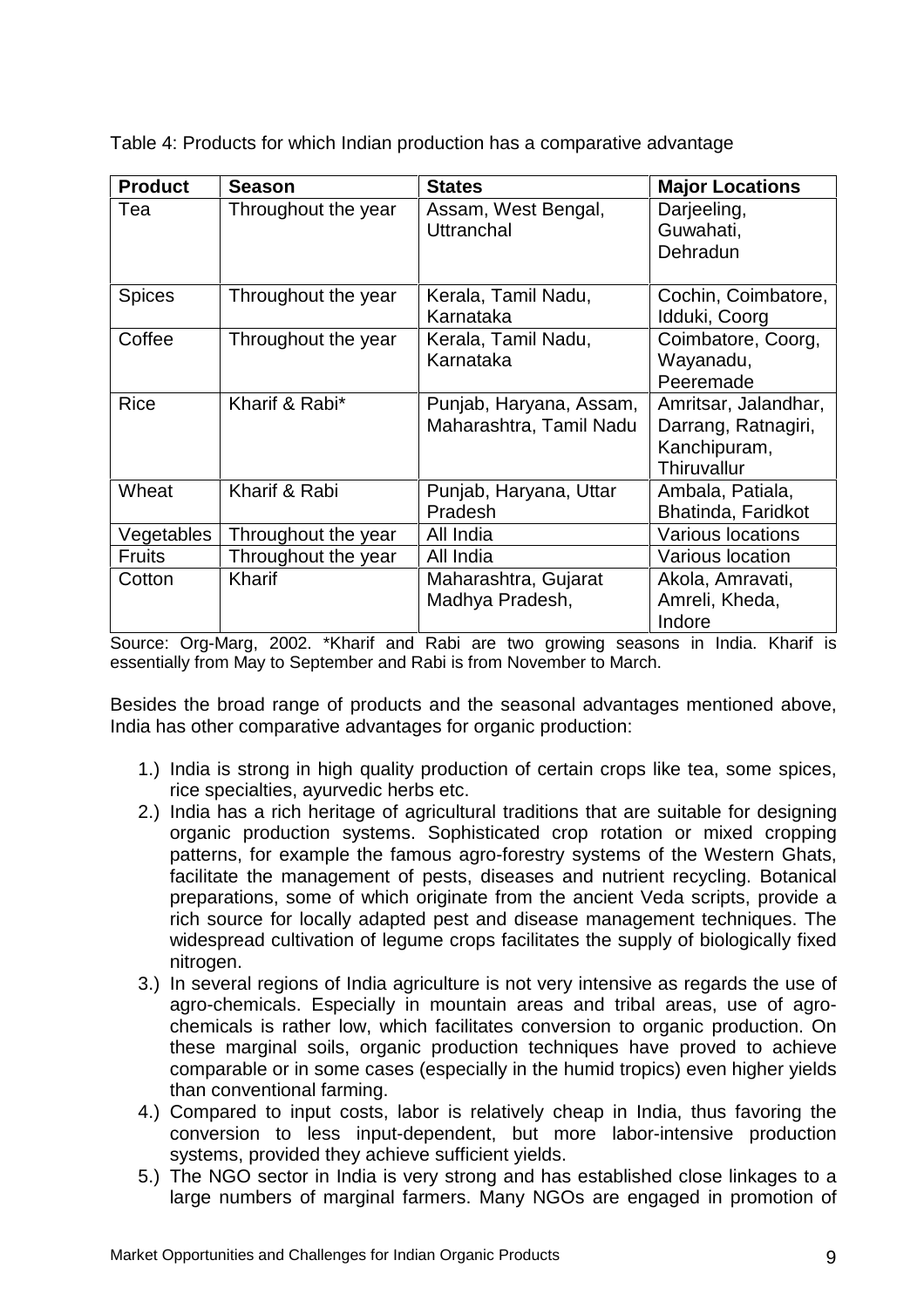organic farming and provide training, extension services information and marketing services to farming communities.

6.) The Indian Government has realized the potential significance of organic agriculture for the country and has recently started to support organic agriculture on a large scale and on various levels. A national regulatory framework (standards, accreditation regulations) has already been passed in 2000. There are various schemes and events to support and facilitate exports of organic products (e.g. the large conference 'Indian Organic Products – Global Markets' held in Delhi in December 2002, mainly sponsored by the Indian Government). The Ministry of Agriculture announced that various forms of support for organic producers, processors and traders were to be included within the latest five-year plan.

#### **2.6 Reasons for unsold stock of organic products**

Price and lack of marketing of the product are the major reasons cited for the unsold stock of organic products in the national market. In the export market, import traders mentioned the following reasons:

- Lack of information on availability and certification;
- Price expectations too high in relation to quality;
- Low consistency of quality and contamination;
- Reliability of exporters;
- Slow shipment, restrictions on importing Indian organic products.

However, the Agricultural and Processed Food Products Export Development Authority (APEDA) and other institutions are carrying out the following measures to improve the trade image of India:

- Training programs for producers and certification agencies;
- Improving the quality of research and development;
- Setting up a research institution aimed at improving different aspects of organic production;
- Promoting certification programs;
- Developing national policies for organic production;
- Improving the quality of products, packaging, logistic infrastructure and technical support (different institutions are involved);
- Promoting Indian organic products at international fairs (e.g. Bio-Fach) and promotional programs in the media (e.g. video films);
- Application for accreditation under different countries' national organic regulations.

#### **2.7 Potential customers for organic products in the domestic market**

In order to assess the profile of potential customers in domestic market, traders, exporters and producers were asked to indicate the type of customers who were interested in buying organic products. They were presented with a selection of 3 customer types: Upper class, Upper-middle class and Lower-middle class. 90% of the respondents believed upper class consumers to be interested in buying organic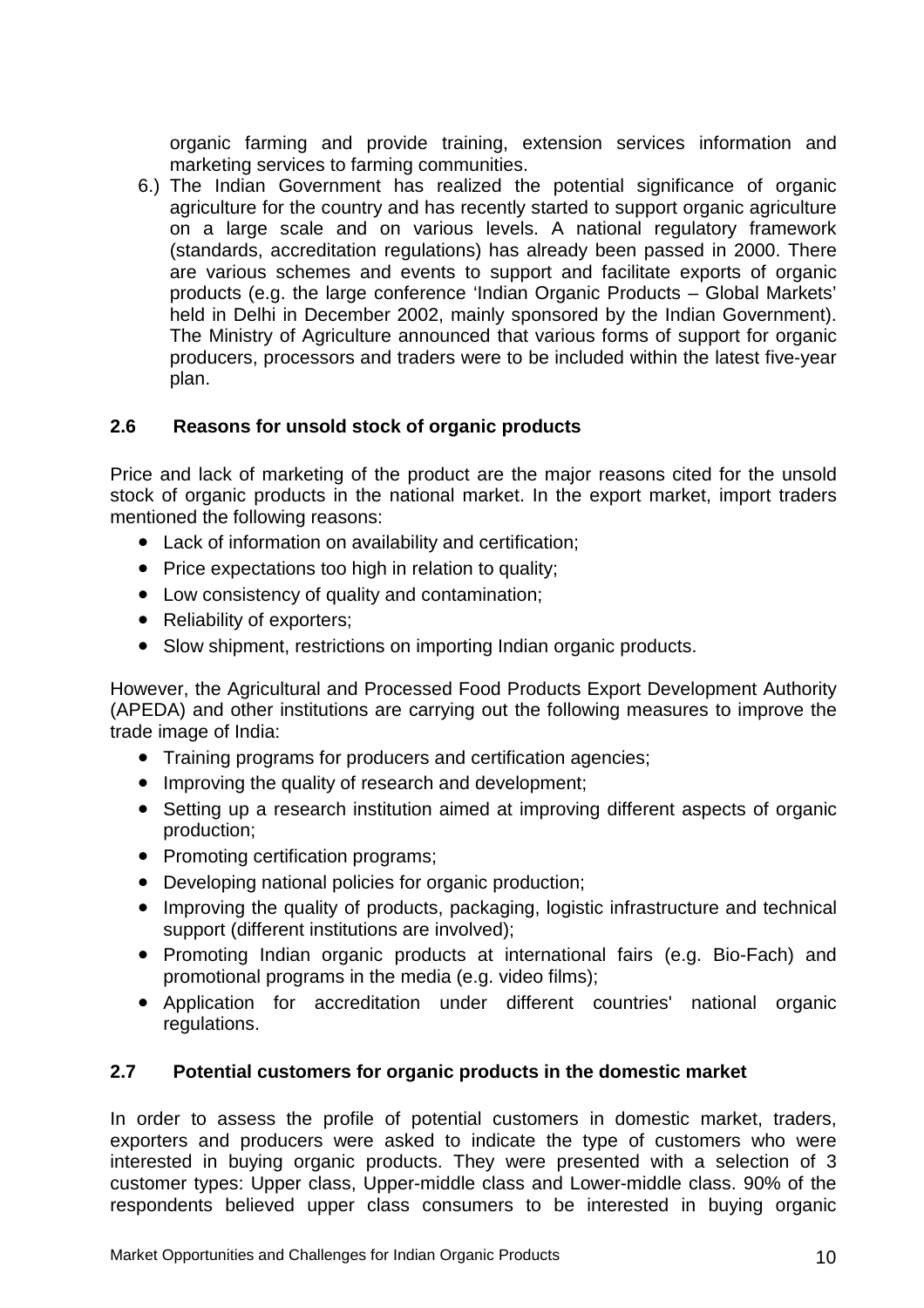products. In contrast, only 10% and 0% of them indicated that upper-middle class and lower-middle class consumers respectively might be interested in buying organic products. However, from other sources it is known that at least in some areas in India health conscious middle class families do buy organic food. The main products that Indian consumers would be interested in buying are presented in Chart 4. Vegetables and fruits are the major organic products desired by the Indian customers.



Chart 4: Organic products desired by Indian customers (Source: Org-Marg, 2002)

#### **2.8 Non-governmental organizations (NGOs)**

NGOs play a very important role in promoting organic farming in India. Survey findings by NGOs are summarized in the ensuing sections:

#### **2.8.1 Types of farmers involved in organic farming**

Since NGOs are closely associated with the farmers, involvement of farmers in terms of size (large, small) as well as producer organizations could be assessed. The findings showed that large and small farmers are involved in organic farming (base: 30 respondents). Among small farmers, only 42% are engaged in 100% organic farming. The reason of the low participation of small farmers in 100% organic production is the lack of awareness of the organic market potential.

#### **2.8.2 Growth in the domestic market for organic products**

Considering the increase in organic farming activity in India, NGOs were asked to estimate the overall growth in the market for organic products. The findings are summarized in Table 5. The major organic products for which a growing demand is anticipated would be tea, spices and bananas.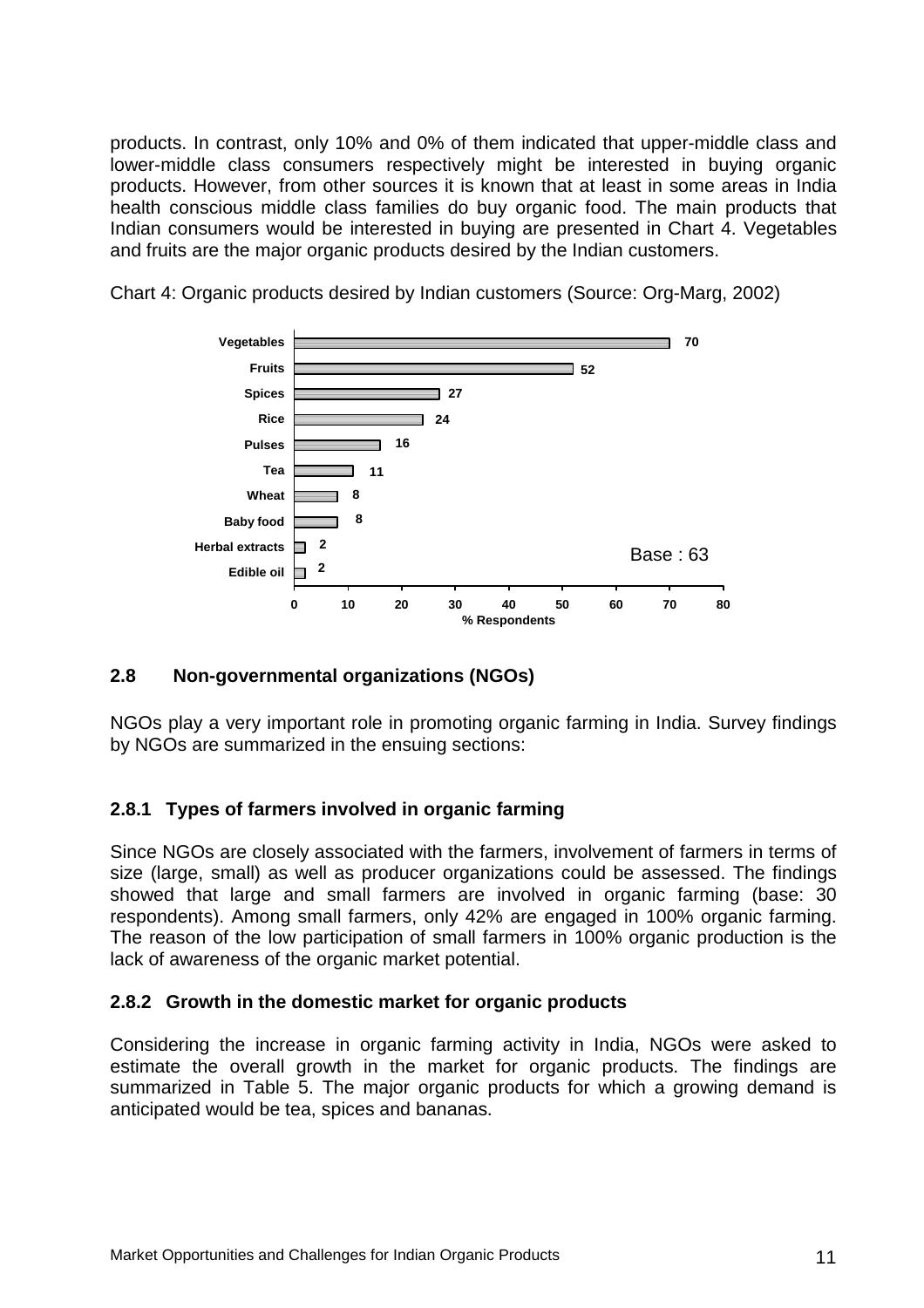| <b>Product</b>  | Growth in 5 years (%) |
|-----------------|-----------------------|
| Spices (all)    | 14                    |
| Pepper          | 5                     |
| Turmeric        | 4.5                   |
| Tea             | 13                    |
| <b>Rice</b>     | 10                    |
| Fruits (all)    | 8                     |
| <b>Banana</b>   | 15                    |
| Mango           | 5                     |
| Orange          | 5                     |
| Pineapple       | 5                     |
| Herbal extracts | 7                     |
| Cotton          | 7                     |
| Coffee          | 5                     |
| Oil seeds       | 5                     |
| Honey           | 5                     |
| Groundnut       | 5                     |
| Baby food       | 5                     |
| Coconut         | 5                     |

Table 5: Growth forecast for specific organic products in the domestic market.

Source: Org-Marg, 2002

According to the interviewed NGOs, growth in the domestic market for organic products would be driven by:

- Health consciousness:
- Awareness about organic products:
- Marketing techniques adopted;
- Availability throughout the year.

#### **2.8.3 Program for small farmers**

NGOs are the most active promoters of organic agriculture in India. Promotion of organic production by the NGOs involves various steps, as listed below:

- Organizing the farmers;
- Educating them on the benefits of organic farming vs. conventional farming;
- Providing training to farmers in terms of:
	- o Maintaining proper documentation for certification
	- o Training in production practices as per certification requirements;
- Providing technical assistance;
- Providing organic seeds and inputs:
- Funding in rare cases;
- Organizing the export of the products through exporters.

### **2.9 Certification**

Certifying agencies play an important role for producers in facilitating access to organic markets, especially on the export level. To regulate the export of certified organic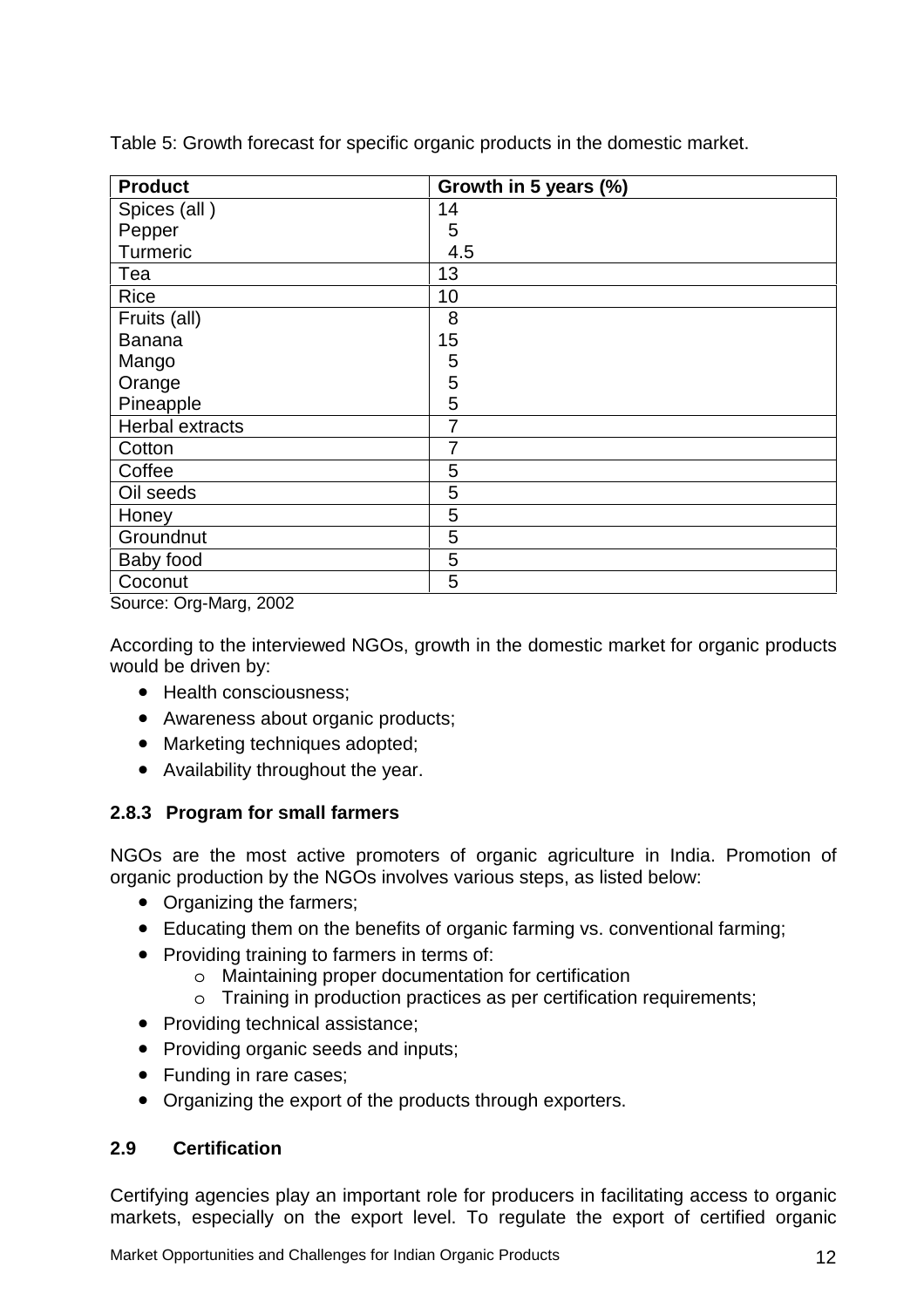products, the Director General of Foreign Trade, Government of India has issued a public notice according to which no certified organic products may be exported unless they are certified by an inspection and certifying agency duly accredited by one of the accreditation agencies designated by the Government of India. For the domestic market it is expected that certification will be made compulsory in 2003. Hence, to understand the role of certifying agencies in India, various issues relating to certification were discussed with the target respondents.

In India, there are, at present, six accreditation agencies approved by the central government's Ministry of Commerce (MoC). They are the Agricultural and Processed Food Products Export Development Authority (APEDA), Coffee Board, Spices Board, Tea Board, Coconut Development Board and Cocoa & Cashew nut Board.

#### **Certification bodies in India**

In December 2002, the following certification bodies were fully accredited under the Indian National Program for Organic Production (in alphabetical order):

- ECOCERT International (based in France and Germany, branch office in Aurangabad);
- IMO India Pvt. Ltd. Institute for Marketecology (based in Switzerland, office in Bangalore);
- INDOCERT (based in India, office in Aluva, Kerala);
- LACON GmbH (based in Germany, office in Aluva, Kerala);
- SGS India Pvt. Ltd. (based in Switzerland, offices in Delhi and other cities);
- SKAL International (based in the Netherlands, branch office in Mumbai).

Several other Indian initiatives have applied for accreditation but had not been accredited by that time. Increasing competition can be expected in the Indian certification market in the near future.

#### **2.9.1 Cost of inspection and certification**

Most certifiers are charging inspection and certification fees based on the number of person-days involved, plus fees for the issue of certificates. Sometimes, different fees are applied for small farmers, large farmers, and processors or traders. An example of the fee structure of a certification body operating in India is given below:

| Category                 | <b>Details</b>            | Fees (Rs)        |
|--------------------------|---------------------------|------------------|
| Small farmers and co-    | Travel and inspection     | 12000/day        |
| operatives               | <b>Report preparation</b> | 5000 flat fee    |
|                          | Certification             | 5000/certificate |
| Estate manufacturers and | Travel and inspection     | 19200/day        |
| exporters                | <b>Report preparation</b> | 5000 flat fee    |
|                          | Certification             | 5000/certificate |
| Large and medium-sized   | Travel and inspection     | 16800/day        |
| processors               | Report preparation        | 5000 flat fee    |
|                          | Certification             | 5000/certificate |

Table 6: Cost of inspection and certification

Source: Org-Marg, 2002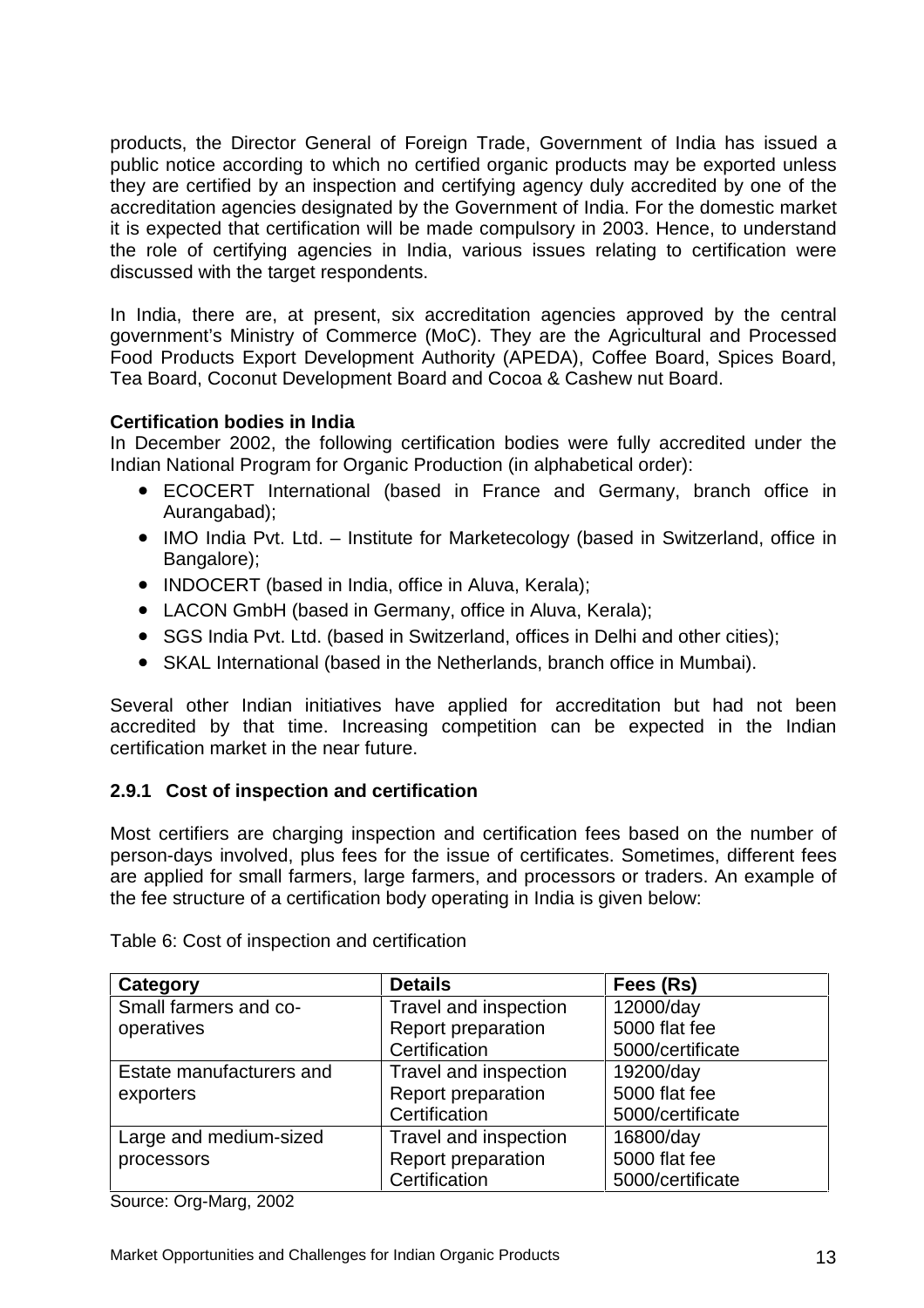Over the past few years, many international certifiers opened branch offices in India, operated by Indian staff. Thus, the costs for certification came down considerably. At the same time, local certification bodies started to emerge, partially with the aim of further reducing certification costs. It can be assumed that certification costs will soon reach the lowest possible level while still ensuring quality requirements for inspection and certification work.

#### **2.9.2 Constraints affecting certification**

Considering the various parameters involved in the certification of organic products, producers and exporters were asked to state the major constraints faced by them in the certification process. They were provided with a battery of constraints and asked to prioritize each of them on a 5 point scale where  $1 =$  highest priority and  $5 =$  lowest priority. Based on the priority indicated, a weighted average score is calculated. The findings are presented in Chart 5. Cost of certification and quality are the major constraints affecting certification of organic products.

Chart 5: Major constraints affecting organic certification (1 = highest priority and  $5 =$ lowest priority, Source: Org-Marg, 2002)



#### **2.9.3 Views on National Program on Organic Certification**

At present, India is in the nascent stage of organic farming. Hence, the Government of India has planned a National Program for Organic Production and Certification. The objective of the program is to provide an institutional mechanism for implementing national standards for organic products through a National Accreditation Policy and Program. Perceptions – favorable and unfavorable – of the target respondents (traders, exporters, producers, NGOs) are summarized below:

#### Favorable responses

• Comprehensive policy, but should be recognized by international certification agencies;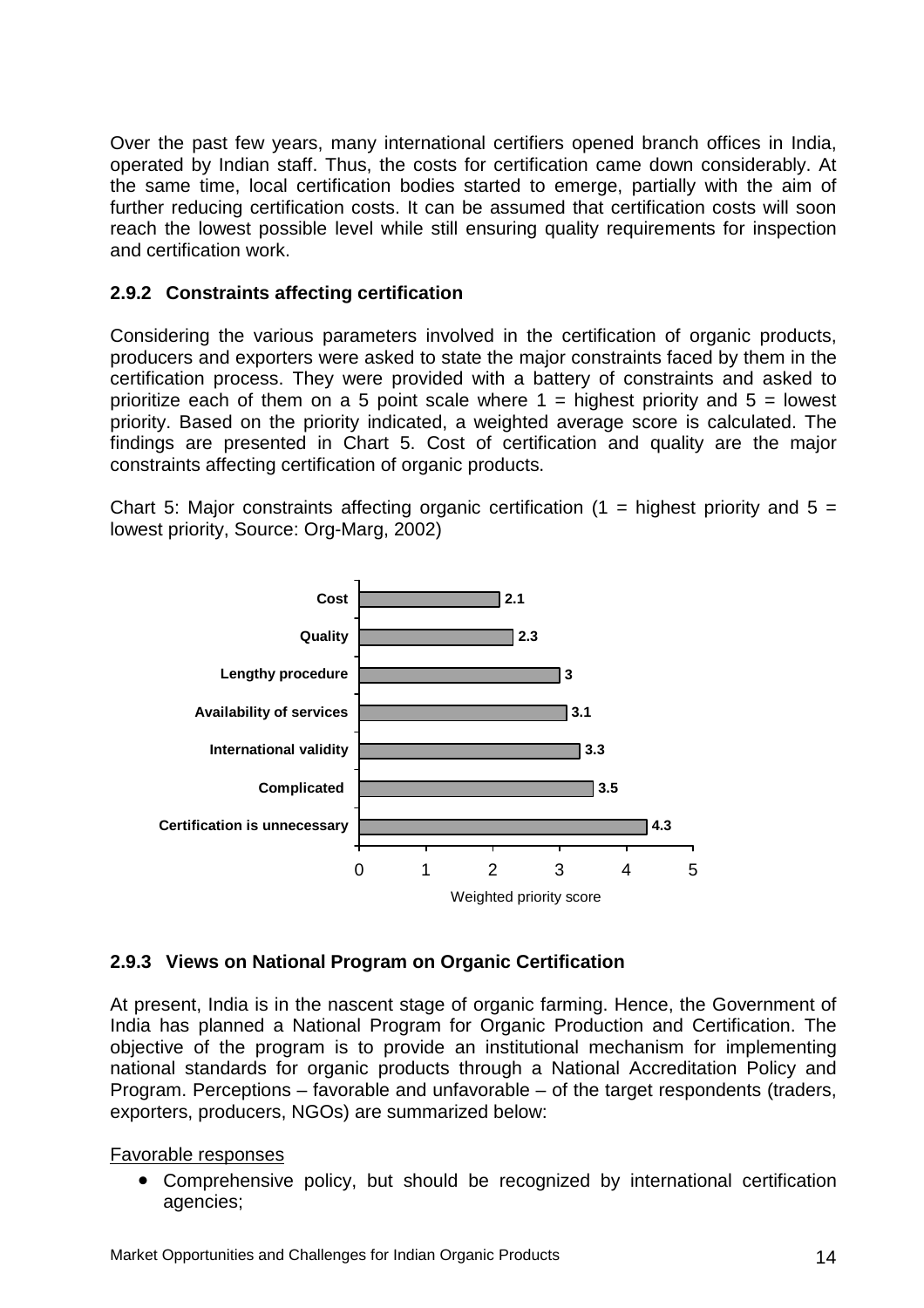- Encourages organic farming in India;
- Attracts more certification agencies in India; this will reduce the cost for certification, which is a major constraint for small farmers;
- Different agencies have different parameters; therefore standardization would help;
- Certification bodies should tie up with other certification agencies in other countries;
- National Certification would centralize the certification procedure.

Unfavorable responses

- We do not require a National Organic Certificate;
- Increased complications:
- Lengthier process:
- Should be applicable to export market only;
- National Organic Certification is complicated and costly.

### **2.10 Frame conditions of the organic market in India**

In India organic production has yet to be developed. In order to understand the frame conditions of organic farming for the various categories viz. Government authorities, certification organizations, NGOs, traders, processing industry and producers, various problems and suggestions were discussed and are summarized below:

| Category         | <b>Present problems</b>                        | What needs to be changed?                        |
|------------------|------------------------------------------------|--------------------------------------------------|
| Government       | So far low involvement / interest<br>$\bullet$ | Plans for organic farming<br>$\bullet$           |
| authorities      | No subsidies provided to organic<br>$\bullet$  | Provide subsidies to organic<br>$\bullet$        |
|                  | producers                                      | producers                                        |
|                  | Lots of paper work (e.g. duty)<br>$\bullet$    | Reduce documentation                             |
|                  | No initiatives to educate farmers<br>$\bullet$ | Education and training<br>$\bullet$              |
|                  | Delay on policy implementation<br>$\bullet$    | Awareness creation among Indian                  |
|                  | Target only export market<br>$\bullet$         | consumers (market promotion)                     |
|                  | No marketing support<br>$\bullet$              |                                                  |
| Certification    | High cost of certification<br>$\bullet$        | Reduce cost of certification                     |
| organizations    | No standardization in terms of<br>$\bullet$    | Link up with NGOs                                |
|                  | regulations                                    | Standardization of regulations                   |
| <b>NGOs</b>      | Lack of funds<br>$\bullet$                     | Availability of funds                            |
|                  | Not completely linked up with<br>$\bullet$     | Improved infrastructure                          |
|                  | certification agencies                         | Organized operation                              |
|                  | Lack of proper infrastructure<br>$\bullet$     |                                                  |
|                  | Unorganized<br>$\bullet$                       |                                                  |
| Traders -        | Low level of awareness<br>$\bullet$            | Create awareness (promotion)                     |
| domestic         | Low domestic market<br>$\bullet$               | Increase retail chain of organic                 |
|                  | Low price realization<br>$\bullet$             | products                                         |
|                  | Lack of proper marketing network<br>$\bullet$  | Support for marketing initiatives<br>$\bullet$   |
| Process industry | Lack of organic raw materials<br>$\bullet$     | Improve availability of organic raw<br>$\bullet$ |
|                  | No standardization in terms of<br>$\bullet$    | materials                                        |
|                  | processes                                      | Process standardization                          |

| Table 7: Frame conditions of the organic market in India |  |
|----------------------------------------------------------|--|
|                                                          |  |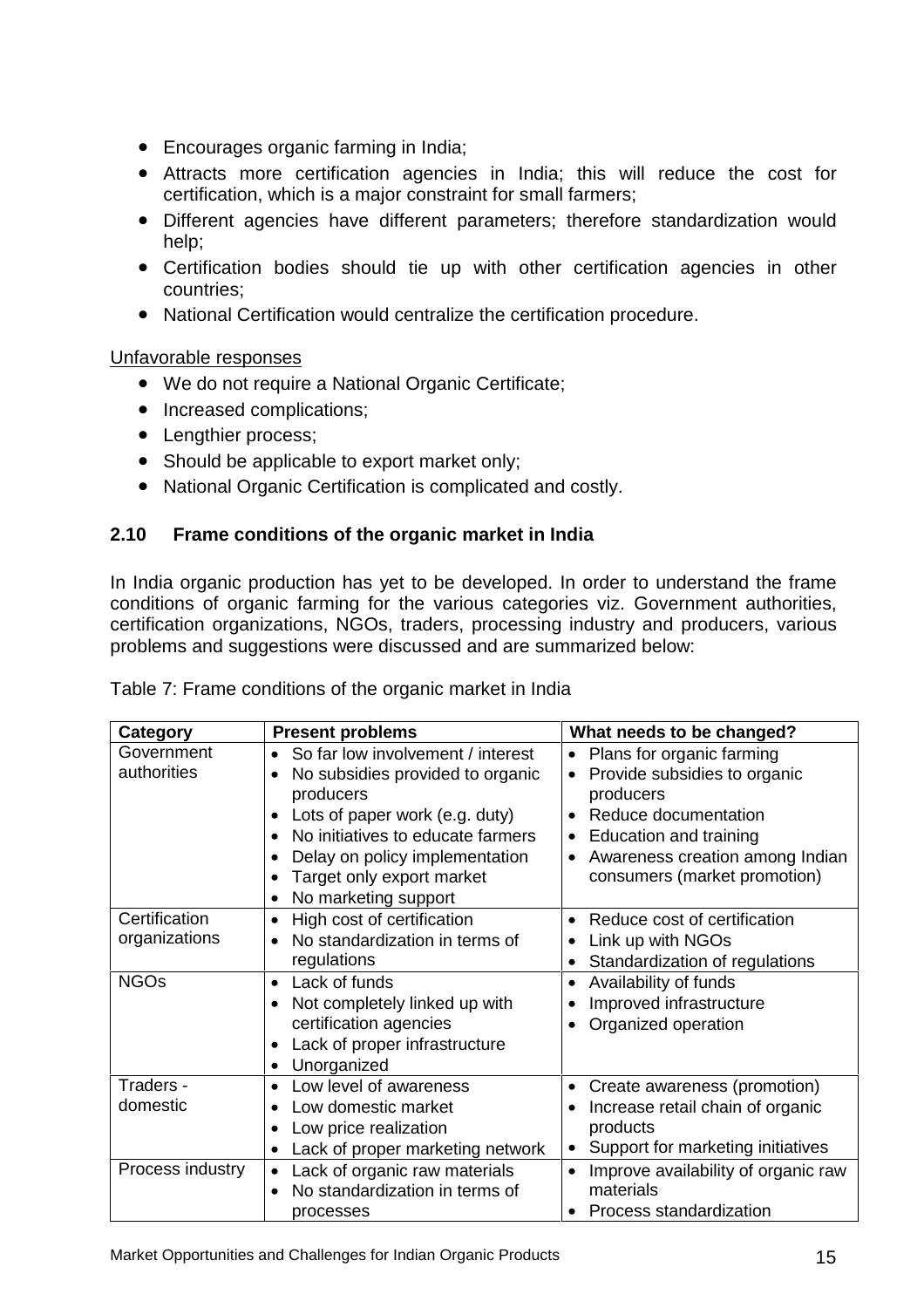|                                      | • No dependable supply of organic<br>products<br>Availability of upgraded<br>processing technologies                                                                                                                          | Improve market information<br>• Availability of latest processing<br>technologies                                                                                           |
|--------------------------------------|-------------------------------------------------------------------------------------------------------------------------------------------------------------------------------------------------------------------------------|-----------------------------------------------------------------------------------------------------------------------------------------------------------------------------|
| Organization of<br>organic producers | • Not organized<br>Some do not provide any benefits<br>$\bullet$<br>to farmers associated<br>• Over expectations<br>Lack of organic raw materials<br>Lack of effort to target domestic<br>market<br>Lack of modern technology | • Organized network<br>• Organizations should provide<br>proper margins for farmers<br>• Realistic information<br>• Organize supply<br>Support through modern<br>technology |

Source: Org-Marg, 2002

#### **2.11 Consumers**

In order to get an idea of the profile of Indian consumers (health consciousness, readiness to pay a higher price, importance of convenience etc.), a small survey was conducted in Mumbai. The survey was conducted among 50 respondents from various categories. The survey covered:

#### **2.11.1 Demographics of the respondents**

a. Socio-Economic Classification (SEC) Chart 6: SEC of respondents (Source: Org-Marg, 2002, refers to Annex II)



b. Monthly Household Income (MHI) Chart 7: MHI of the respondents (Source-Marg, 2002)

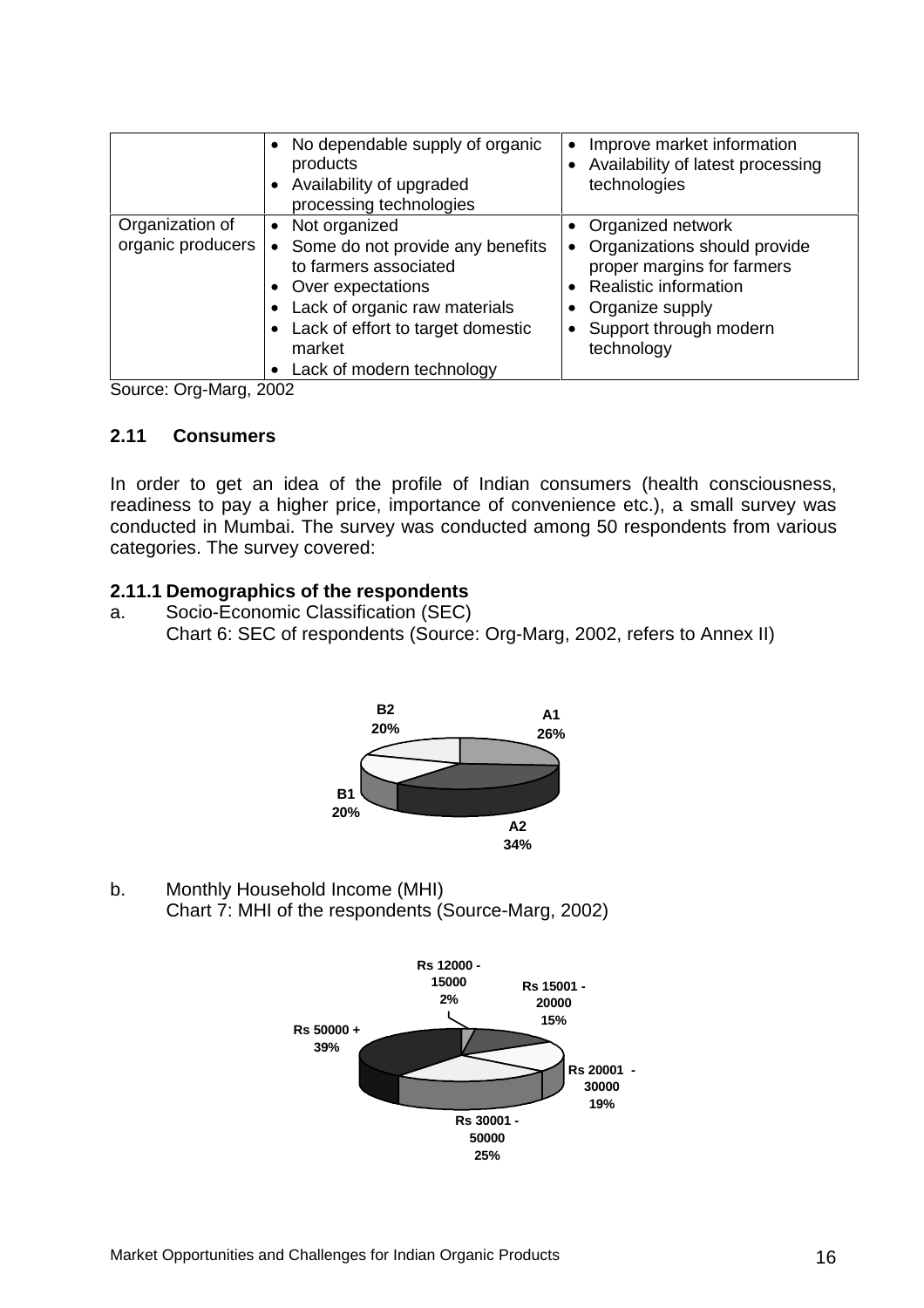c. Monthly Expenditure (ME) on household products Chart 8: ME on household products (Source: Org-Marg, 2002)



#### **2.11.2 Awareness about organic products**

Awareness about the presence of organic products is quite low. Only 25% of the consumers were aware of the organic products and these belong to SEC classes A1 and A2. The consumers were aware of the following organic products: rice, wheat, tea, coffee, pulses, fruits and vegetables. Of the 25% of respondents demonstrating awareness (12.5 consumers), 36% actually used organic products. This implies 9% of the 50 consumers contacted use organic products. The major reason for use of organic products was attributed to health consciousness. Environmental reasons or concerns for the well being of the farmers were not stated and are likely to be of minor relevance to Indian consumers in general. The respondents who buy organic products do so with a purchase frequency of at least once a month. The purchase ratio of organic to conventional products is 1:10. The organic products currently being consumed are rice, wheat flour, pulses, vegetable and fruits.

#### **2.11.3 Price comparison**

The interviewed persons stated that in Mumbai organic products cost about double the price of conventional products.

| <b>Product</b> | <b>Organic (Price Rs./kg)</b> | <b>Conventional (Price Rs./kg)</b> |
|----------------|-------------------------------|------------------------------------|
| Rice           | $32 - 110$                    | $15 - 60$                          |
| Wheat          | $35 - 40$                     | $15 - 25$                          |
| Coffee         | $475 - 1000$                  | $350 - 500$                        |
| Tea            | $450 - 1300$                  | $250 - 500$                        |
| <b>Spices</b>  | $400 - 1500$                  | $250 - 800$                        |
| <b>Pulses</b>  | $50 - 75$                     | $25 - 40$                          |
| <b>Fruits</b>  | $80 - 100$                    | $20 - 100$                         |

Table 8: Price comparison

Source: Org-Marg, 2002 (Data collected from departmental stores)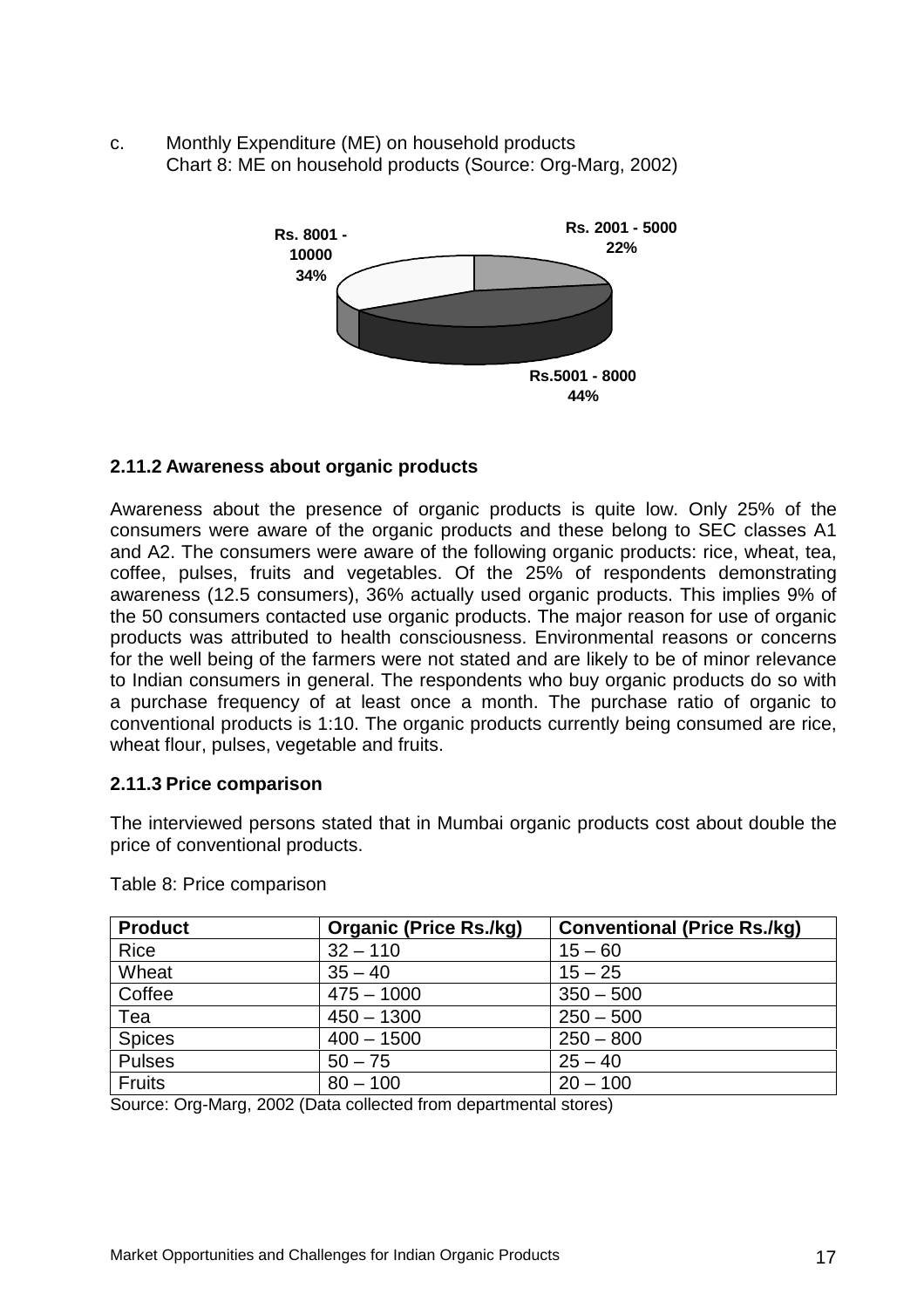#### **2.11.4 Non-consumers of organic products**

Lack of awareness is the main reason for non-consumption of organic products. Following appropriate education, prima facie, all the non-consumers indicated an interest in consuming organic products, mainly due to increased health consciousness.

#### **2.12 Demand for Indian organic products in the domestic and export markets**

#### **2.12.1 Domestic market**

The domestic market for organic products is as yet not as developed as the export market. The products available in the domestic market in organic quality are rice, wheat, tea, coffee, pulses, fruits and vegetables. Wholesalers / traders and supermarkets play major roles in the distribution of organic products. Distribution of organic products takes place as follows:



As most organic production originates from small farmers, wholesalers / traders account for a 60% share in the distribution of organic products. Large organized producers distribute their products through supermarkets as well as through self-owned stalls. Considering the profile of existing consumers of organic products, supermarkets and restaurants are the major marketing channels for organic products. Major markets for organic products lie in metropolitan cities – Mamba, Delhi, Kolkata, Chennai, Bangalore and Hyderabad to name a few. According to the interview results, domestic sales of organic products are barely 7.5% of the organic production. A breakdown of organic sales by product is given in Table 9.

| <b>Product</b> | <b>Sales (Tons)</b> |
|----------------|---------------------|
| Tea            | 100                 |
| Coffee         | 50                  |
| <b>Spices</b>  | $- -$               |
| Rice           | 250                 |
| Wheat          | 200                 |
| <b>Pulses</b>  | 50                  |

Table 9: Breakdown of domestic organic sales product wise (2002)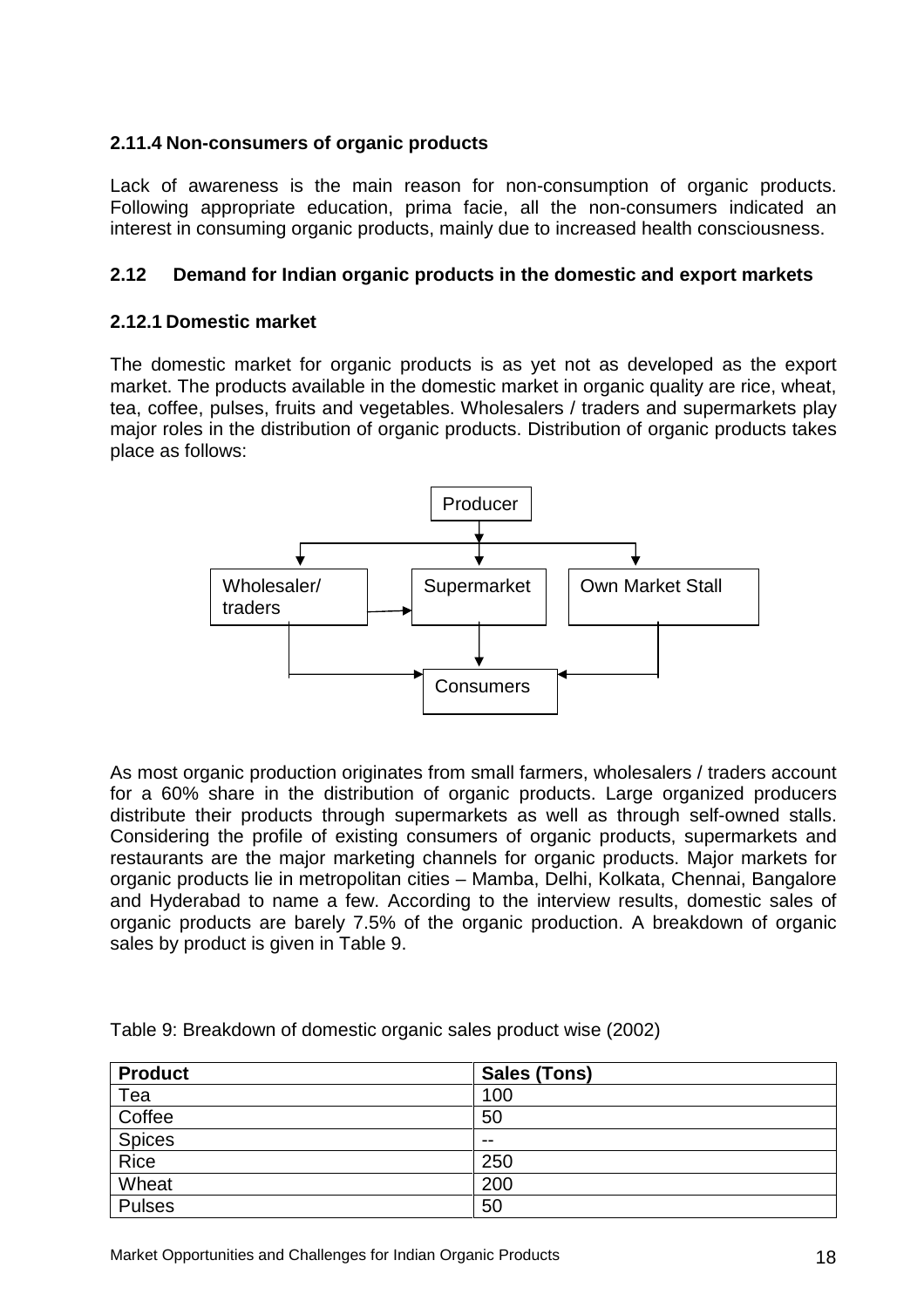| Fruits and vegetables | 400 |
|-----------------------|-----|
| <b>Total</b>          | 050 |

Source: Marg-Org, 2002 (Field survey, and secondary sources: APEDA, Tea Board, Coffee Board, and Spices Board)

Producer organizations were asked to assess the future prospects of organic products in the domestic market. Responses were obtained in terms of sales.

Chart 9: Future demand – domestic (Source: Org-Marg, 2002)



Section 2.6 contained a discussion of the reasons for unsold stock of organic products. Often organic products are also sold as conventional products. Thus, it is extremely difficult to estimate the exact quantity of unsold stock of organic products. Based on the survey, the quantity of unsold stock is estimated at 1025 tons. Unsold organic products mainly remain at the wholesalers / traders and supermarkets.

#### **2.12.2 Export market**

Indian organic producers and exporters are well aware of the demand for organic products in developed countries. Products available for the export market are rice, wheat, tea, spices, coffee, pulses, fruits & vegetables, cashew nuts, cotton, oil seeds and medicinal herbs. The channels adopted for the export of organic products, except for tea, are mainly through export companies. Organic tea is produced by major well organized tea estates which are exporting tea directly. In the case of other organic products, predominantly small farmers are involved in producing organic products. Hence, these products are exported through exporters. Organic products are mainly exported to the following countries (in order of priority):

- Europe: Netherlands, United Kingdom, Germany, Belgium, Sweden, Switzerland, France, Italy, Spain;
- Americas: USA, Canada;
- Middle East: Saudi Arabia, UAE;
- Asia: Japan, Singapore;
- Australia;
- Africa: South Africa.

A breakdown of export sales of organic products is given in Table 10.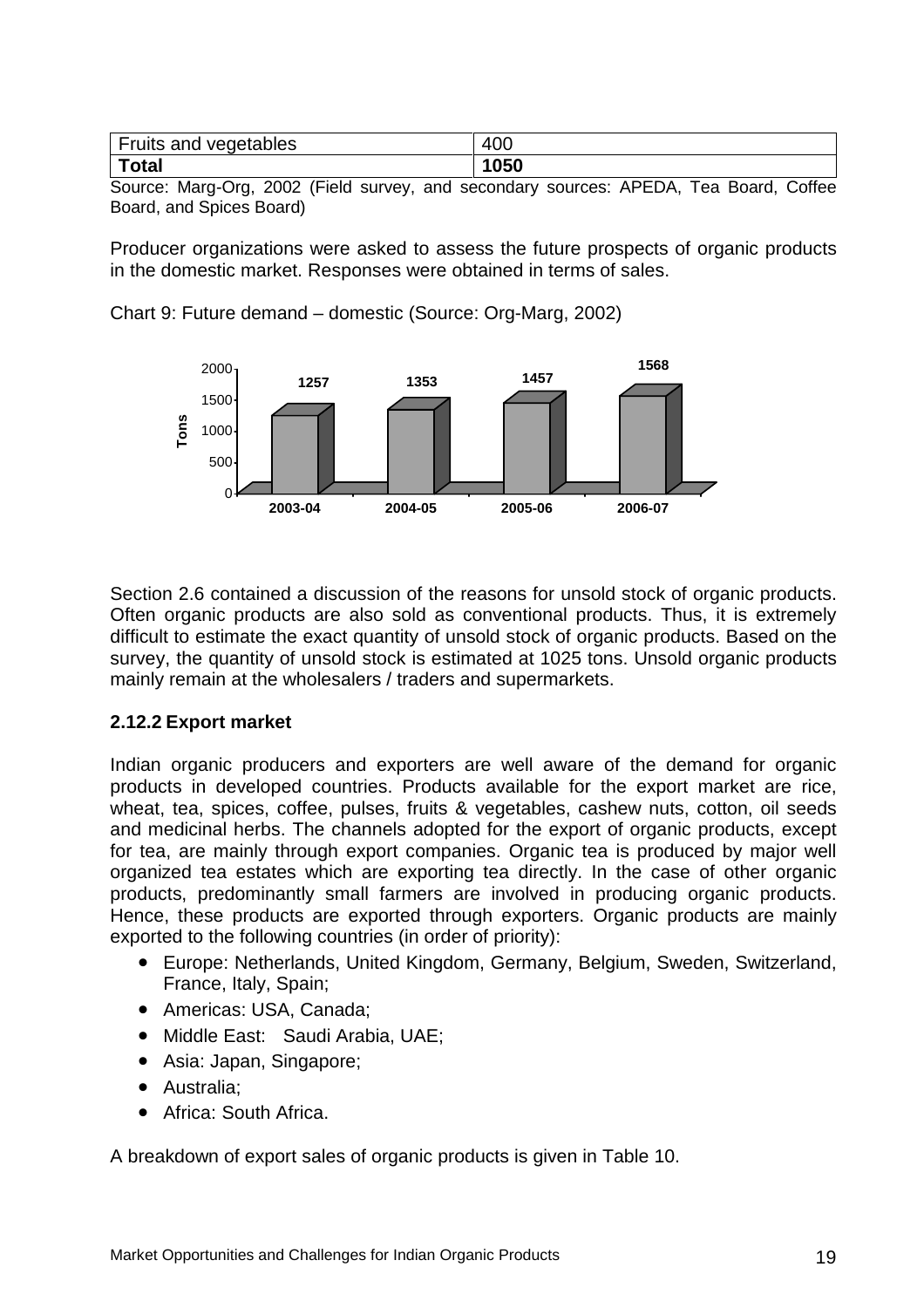Table 10: Export sales product wise (2002).

| <b>Product</b>         | <b>Sales (Tons)</b> |
|------------------------|---------------------|
| Tea                    | 3000                |
| Coffee                 | 550                 |
| <b>Spices</b>          | 700                 |
| <b>Rice</b>            | 2500                |
| Wheat                  | 1150                |
| <b>Pulses</b>          | 300                 |
| Oil Seeds              | 100                 |
| Fruits & Vegetables    | 1800                |
| Cashew nut             | 375                 |
| Cotton                 | 1200                |
| <b>Herbal Products</b> | 250                 |
| <b>Total</b>           | 11,925              |

Source: Org-Marg, 2002 (Field survey, and secondary sources: APEDA, Tea Board, Coffee Board, and Spices Board).

Similar to the methodology adopted for domestic demand, the future export sales are estimated as depicted in Chart 10. Export sales of organic products amount to 11,925 tons. These account for 85 % of total production and are likely to reach export sales of 21,525 tons during 2006-07 (Chart 10).

Chart 10: Future demand – export (Source: Org-Marg, 2002)



#### **2.13 Supply**

#### **2.13.1 Total production**

Based on the interviews, the total production of organic products in India is estimated at 14,000 tons. A breakdown of details product wise is given in the following paragraphs.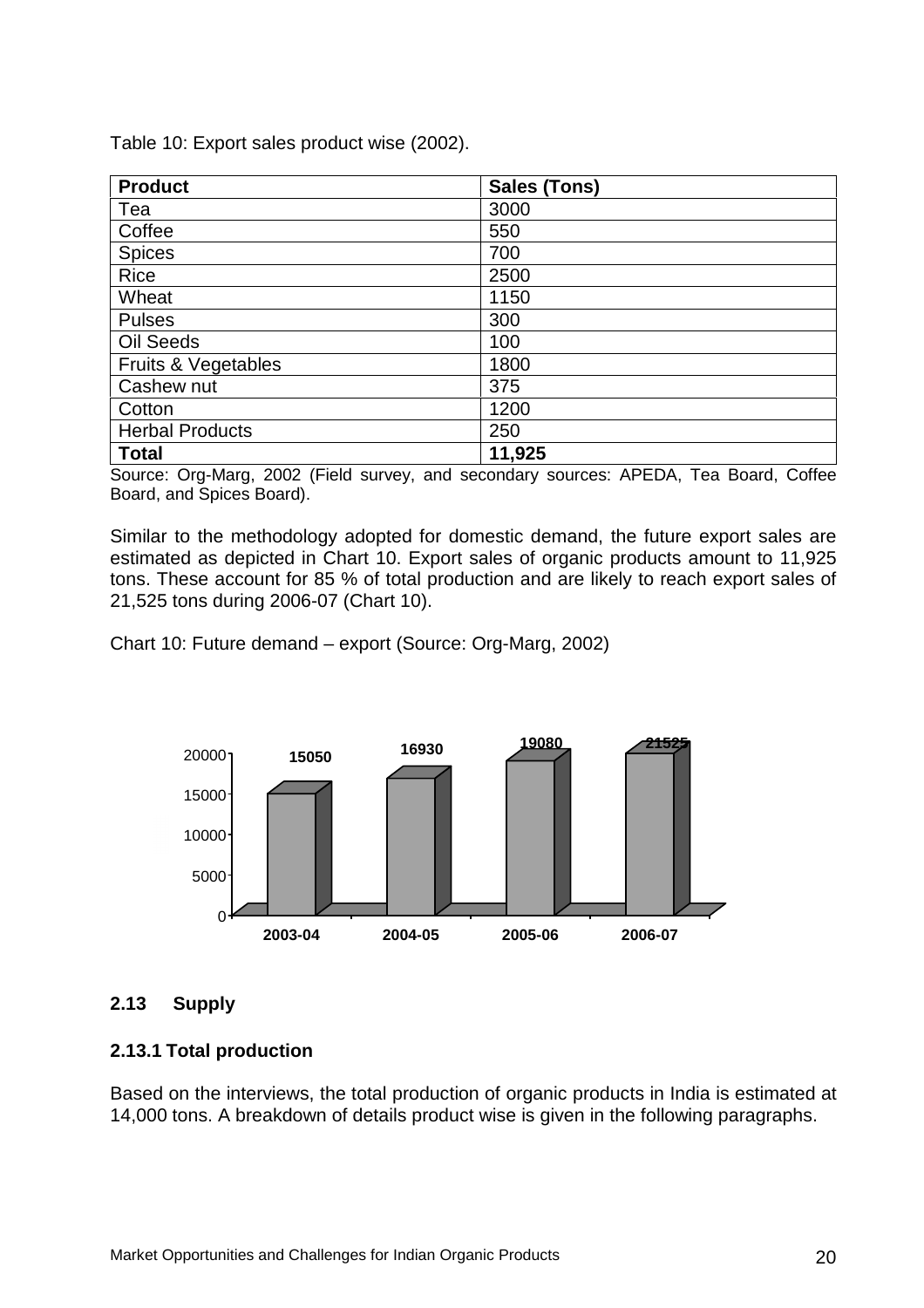| <b>Product</b>  | <b>Players</b>                                                                                                                                                                                                                            | Quantity<br>$(tons/y-1)$ | <b>Season</b>                                                         | <b>Markets</b>                                                                                                                                                   |
|-----------------|-------------------------------------------------------------------------------------------------------------------------------------------------------------------------------------------------------------------------------------------|--------------------------|-----------------------------------------------------------------------|------------------------------------------------------------------------------------------------------------------------------------------------------------------|
| Tea             | Arya Tea Co. Ltd, Kolkata;<br><b>Bombay Burmah Trading</b><br>Corporation, Coimbatore;<br>Chamong Tea Pvt. Ltd.,<br>Kolkata; Hindustan Lever<br>Ltd., Nilgiri; Tea Promoters<br>India, Kolkata.                                           | 3500                     | Throughout<br>the year                                                | Domestic: Mumbai,<br>Bangalore, Delhi &<br>Hyderabad<br>Export: Australia,<br>Germany, Japan,<br>Netherlands, UK,<br>USA.                                        |
| Coffee          | Arogya Organic Coffee<br>Cultivators, Chikmanglur<br>Bombay; Burmah Trading<br>Corporation, Coimbatore;<br>Peeremade Development<br>Society, Idduki Poabs;<br>Organic Products Pvt. Ltd.,<br>Pallakad Yellikodge. Estate,<br>Chikmanglur. | 600                      | Monsoon<br>(June to<br>September)                                     | Domestic:<br>Bangalore, Chennai,<br>Hyderabad, Mumbai<br>and Delhi<br>Export: Australia,<br>Germany, Japan,<br>Netherlands,<br>Sweden, UK, USA.                  |
| <b>Spices</b>   | <b>Accelerated Freeze Drying</b><br>Co. Ltd., Cochin; Cochin<br>Spices Ltd., Cochin; Lotus<br>Spices Ltd., Cochin;<br>Peeremade Development<br>Society, Idduki; Unicorn<br>Natural Products Ltd.,<br>Hyderabad.                           | 700                      | Throughout<br>the year                                                | Domestic:<br>Bangalore, Chennai,<br>Hyderabad, Mumbai,<br>Delhi<br>Export: France,<br>Germany, Japan,<br>Netherlands, South<br>Africa, Singapore,<br>UAE, U.S.A. |
| Rice            | Indian Organic Food, Delhi;<br>Ion Exchange Enviro Farms,<br>Pune; Grewals Organic<br>Agriculture Farms, Sirsa;<br>Picric Ltd, Sonepat; Sunstar<br>Overseas Ltd., Bahalgarh.                                                              | 3500                     | Kharif: April<br>to<br>September,<br>Rabi:<br>November to<br>February | Domestic:<br>Bangalore, Chennai,<br>Hyderabad, Mumbai,<br>Delhi<br>Export: Japan,<br>Singapore, UAE,<br>USA, Canada,<br>Germany.                                 |
| Wheat           | Giraff International, Hissar;<br><b>Grewals Organic Agriculture</b><br>Farms, Sirsa; L T Overseas<br>Ltd., Bahalgarh; Sunstar<br>Overseas Ltd., Bahalgarh.                                                                                | 1400                     | Kharif: April<br>to<br>September,<br>Rabi:<br>November to<br>February | Domestic: Mumbai,<br>Bangalore, Delhi, &<br>Hyderabad<br>Export: Australia,<br>Germany, Japan,<br>Netherlands, UK,<br>USA.                                       |
| Pulses          | <b>Grewals Organic Agriculture</b><br>Farms, Sirsa; Ion Exchange<br>Enviro farms, Pune; Pratibha<br>Syntex Ltd., Indore.                                                                                                                  | 400                      | March to<br>May                                                       | Domestic: Mumbai,<br>Chennai, Bangalore,<br>Delhi, Hyderabad<br>Export: Japan,<br>Singapore,<br>Germany, UAE,<br>Saudi Arabia.                                   |
| <b>Oilseeds</b> | Enfield Agrobase Pvt. Ltd.,<br>Chennai; Grewals Organic<br>Agriculture Farms, Sirsa; Ion<br>Exchange Enviro Farms,                                                                                                                        | 100                      | Kharif - April<br>to<br>September                                     | Domestic: Negligible<br>Export: European<br>countries                                                                                                            |

Table 11: Indian organic exported products, players and markets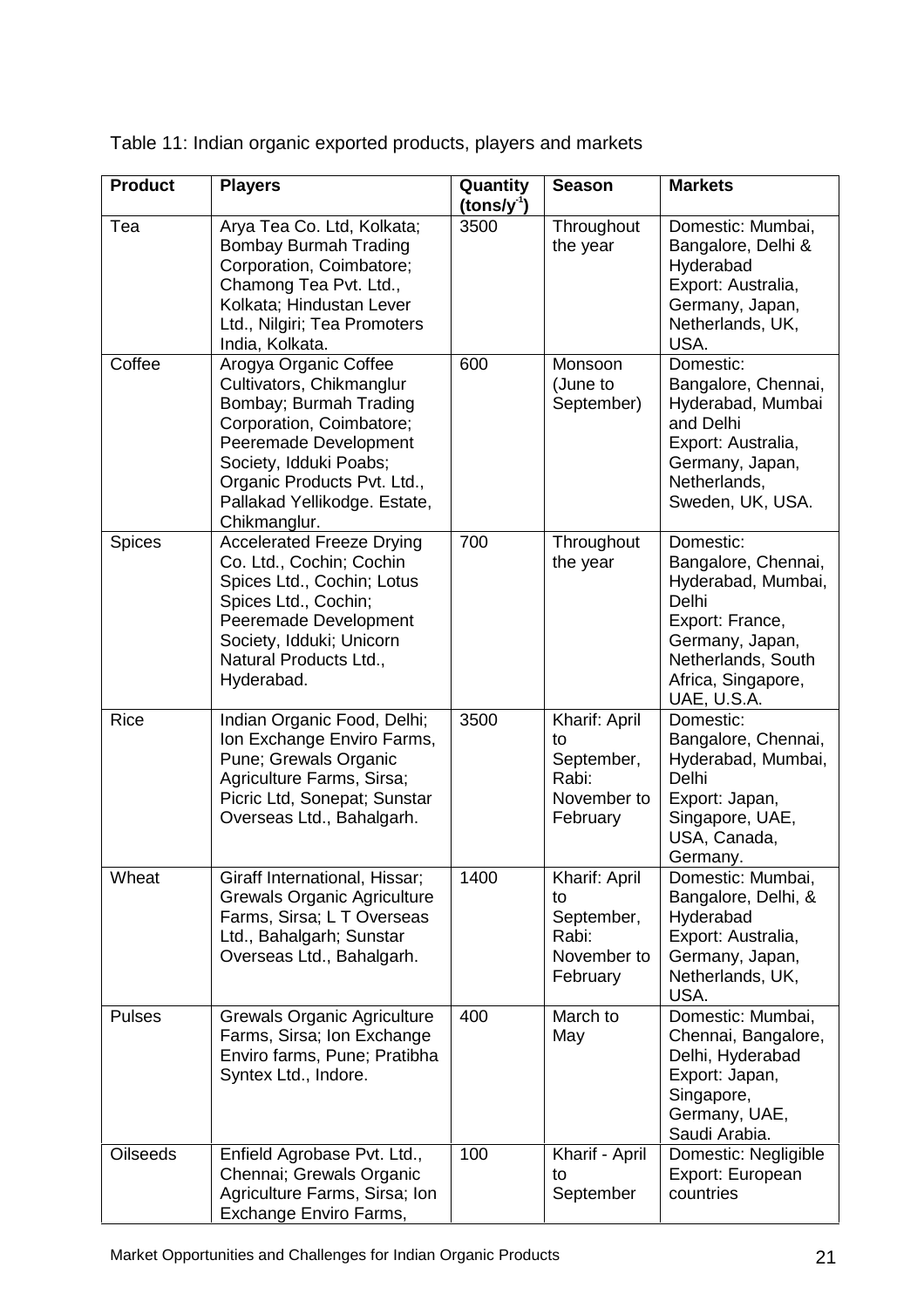|                                                                                 | Pune.                                                                                                                                                                                                                 |                                        |                        |                                                                                                                                                                        |
|---------------------------------------------------------------------------------|-----------------------------------------------------------------------------------------------------------------------------------------------------------------------------------------------------------------------|----------------------------------------|------------------------|------------------------------------------------------------------------------------------------------------------------------------------------------------------------|
| Fruits &<br>Vegetables                                                          | <b>Grewals Organic Agriculture</b><br>Farms, Sirsa; Mahesh Agri<br>Exim Pvt. Ltd, Surat; Ion<br>Exchange Enviro Farms,<br>Pune; IQF Foods Ltd.,<br>Bangalore; Namadharis<br>Fresh, Bangalore; Picric Ltd.,<br>Sonepat | 2500                                   | Throughout<br>the year | Domestic: Mumbai,<br>Chennai, Bangalore,<br>Delhi, & Hyderabad<br>Export: Australia,<br>France, Germany,<br>Italy, Sweden,<br>Switzerland,<br>Netherlands, USA,<br>UK. |
| Cashew nut                                                                      | Narayan Ganesh Prabhu<br>Zantye & Co. Goa; Trading<br>Organic Association, Goa.                                                                                                                                       | 375                                    | March to<br>June       | Domestic: Nil<br>Export: European<br>Countries                                                                                                                         |
| Others:<br>Cotton,<br>medicinal<br>herbs &<br>extracts,<br>aloe vera,<br>sapota | Pratibha Syntex Ltd., Indore;<br>Maikaal bioRe Pvt. Ltd.,<br>Mhow; Rohini Herbal,<br>Chennai; Khadinge Plants<br>and Herbs Pvt. Ltd.                                                                                  | Cotton<br>1200,<br><b>Herbs</b><br>250 |                        | Domestic: Mumbai,<br>Bangalore, Delhi, &<br>Hyderabad<br>Export: Australia,<br>Belgium, Germany,<br>Switzerland, Italy,<br>Japan, Netherlands,<br>UK, USA              |

Source: Org-Marg, 2002 (Source: Fieldwork, various publications from - APEDA, Tea Board, Spice Board, and Coffee Board)

#### **2.13.2 Price mark-ups**

The typical price mark-ups at various stages of the chain are given in Table 12.

Table 12: Price mark-ups

| Chain    | Paddy (Rice) | Tea  |
|----------|--------------|------|
| Producer | 52           | 500  |
| Trader   | 62           | 650  |
| Consumer | 110          | 1000 |

Source: Org-Marg, 2002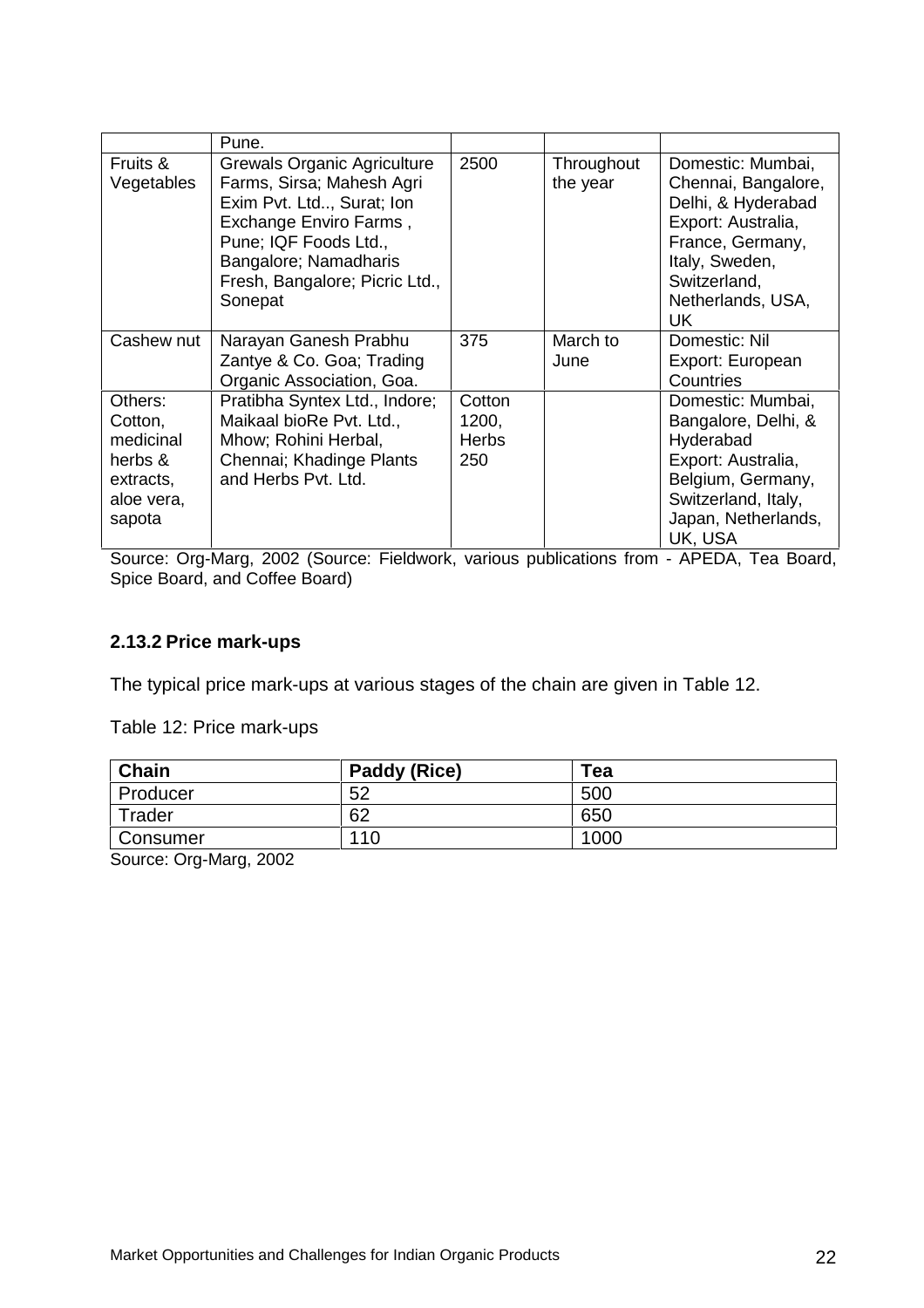# **3 THE INTERNATIONAL MARKET**

### **3.1 The international organic market scenario**

Worldwide sales of organic products reached 26 billion US\$ in 2001. The better selling products have been milk products and vegetables. Strong growth is found especially in those countries that have an active organic sector. One of the factors that promote growth in organic markets worldwide is consumer awareness of health, environment issues (Yossefi and Willer, 2002) and food scandals. Other factors that influence further development of the organic market are the increasing promotions and marketing strategies used by key players, such as retailers (Yossefi and Willer, 2002).

Developing countries are expanding their organic market into developed countries and in parallel are building a domestic market. However, in order to help developing countries improve their sales opportunities in export markets, traders need to know the general conditions that exist in the developed countries.

#### **The Japanese organic market**

The largest Asian market for organic products is found in Japan (Yossefi and Willer, 2002). The Japanese organic market has been characterized as a market with high demand for organic products and strong purchasing power, and with low domestic supply of organic products (Hiraga, 2002). The annual growth rate of the organic market is about 20 percent (Yossefi and Willer, 2002).

The Official Organic Certification system became mandatory in April 2001. Organic products have to be labeled with the Japanese Organic State logo (JAS) and therefore the imported organic products must meet Japanese national standards. It is likely that the 'Organic JAS Mark' is well known to Japanese consumers (Yossefi and Willer, 2002).

Japan is considered a major importer of organic products, which are mainly supplied by Australia, New Zealand, the USA and Canada. The most commonly imported organic products are soybean, organic frozen vegetables, mate tea and bananas (Yossefi and Willer, 2002). According to Hiraga (2002), food is a huge business in Japan. The Japanese spent more than 660 billion US\$ on food in 1995. These figures have increased phenomenally in recent years. The International Trade Center (2001) estimated retail sales of Japanese organic food and beverages at about 2.5-3.0 billion US\$. The Japanese Integrated Market Institute estimated the Japanese organic food market at 2.8 billion US\$ in 2000, of which 360 million was imported. According to the Japanese Integrated Market Institute, imports of organic products are likely to grow by 40% (Hiraga, 2002).

In Japan, organic products are marketed for sale through various channels such as large companies (e.g. Kirin), family businesses, the Japanese Tei-Kei system, consumer cooperatives, etc.; however, delivery services control the largest organic market share (Yossefi and Willer, 2002).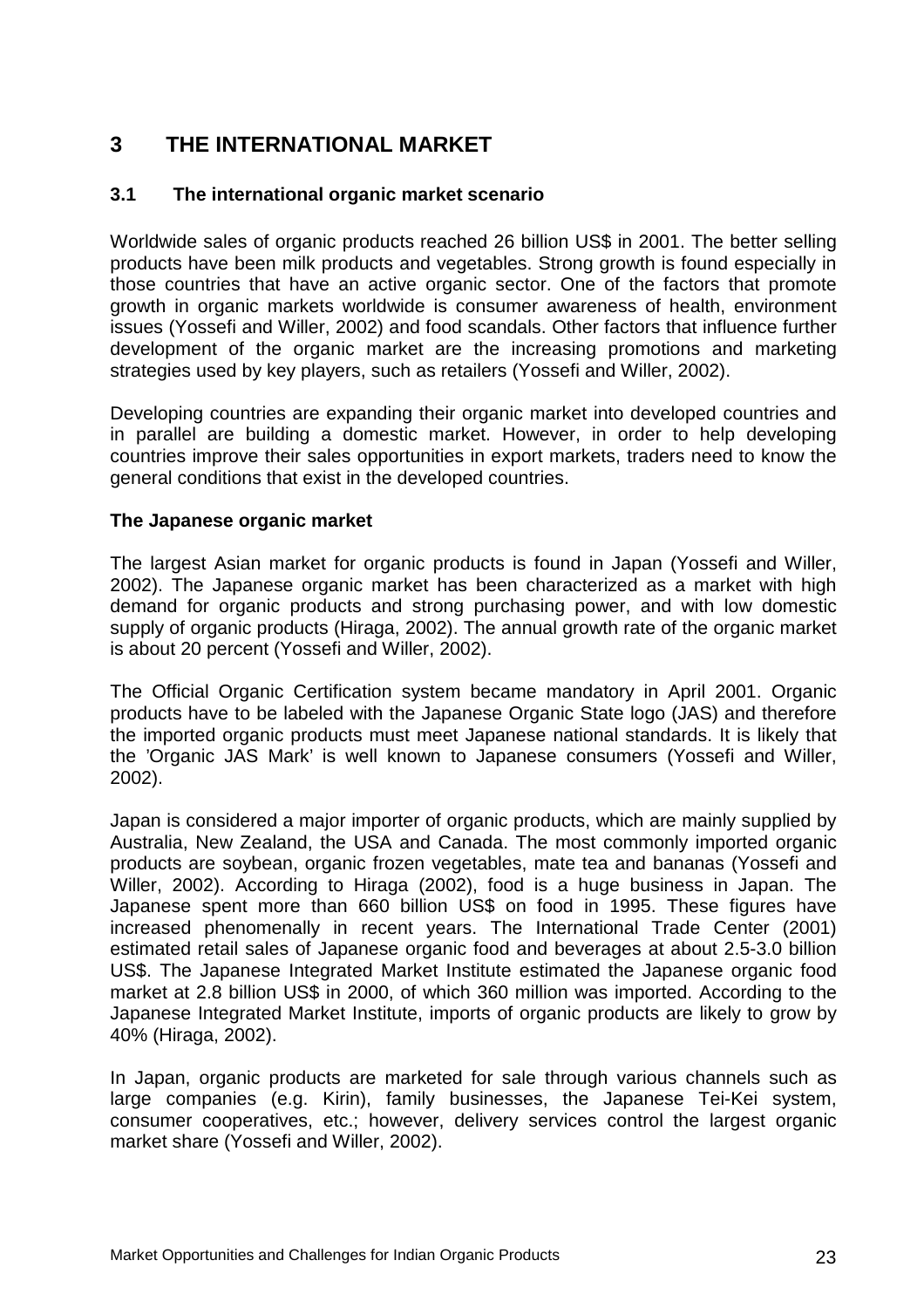According to Hiraga (2002), the Japanese choose organic food because they are concerned about food safety. A variety of food scares have frightened Japanese consumers (e.g. food poisoning, BSE crises etc.).

#### **The US organic market**

With retail sales of organic food and beverages of about 9.5 billion US\$ for 2001, the US is the world's largest market for organic products (Kortbech, 2002). Kortbech states that sales might reach 20 billion US\$ by 2005 (Kortbech, 2002). The main factors in this positive growth are strong consumer awareness of health and environmental issues (Kortbech 2002, Yossefi and Willer 2002).

In the United States, organic food is sold to consumers through the following channels: natural food stores (48%), conventional grocery stores (49%) and direct-to-consumer markets (3%) (Greene, 2002). According to Greene (2002), fresh produce remains the top selling organic category, followed by non-dairy beverages, breads and grains, packaged foods (frozen and dried prepared foods, baby food, soups, and desserts), and dairy products. Organic dairy was the most rapidly growing organic food segment during the 1990s, followed closely by sales of juice, soymilk and other non-dairy beverages (Greene, 2002). Organic meat sales accounted for 3 percent of total organic sales in 2000, according to industry statistics, and the jump in organically raised livestock between 1997 and 2001 confirms the fast growing pace of this sector (Greene, 2002).

According to Kortbech (2002), developing countries have sales opportunities in the following product categories:

- Tropical products (coffee, cocoa, tea, tropical fruits and vegetables);
- Off-season products (fruit and vegetables);
- In-season products (fruits and vegetables in temporary or permanent short supply);
- Specialty and other products (wines, ethnic foods, herbs, spices, essential oils, sugar, feed grains, and seed grains).

Concerning pricing, Kortbech (2002) suggests that producer and exporter in developing countries should not overestimate the price premium payable in the USA. Normally the U.S. organic consumer may accept price premiums of 10-20%, or a maximum of 25%. If the price premium is higher, the consumer will usually avoid buying organic products. Therefore, producers and exporters should base their export prices on realistic production costs and price expectations.

To be certain that organic products will be accepted in the US organic market, the producer/exporter should choose a certification body that provides access to the US market, for example, a certification body accredited by the National Organic Program (NOP); alternatively it is possible to have organic products re-certified by an accredited certification agency (Kortbech 2002).

#### **The European organic market**

The European market for organic food is undergoing strong expansion (Hamm et al. 2002). However, its development varies from country to country. By the year 2005 the share of organic foods in the European market is estimated to reach values of between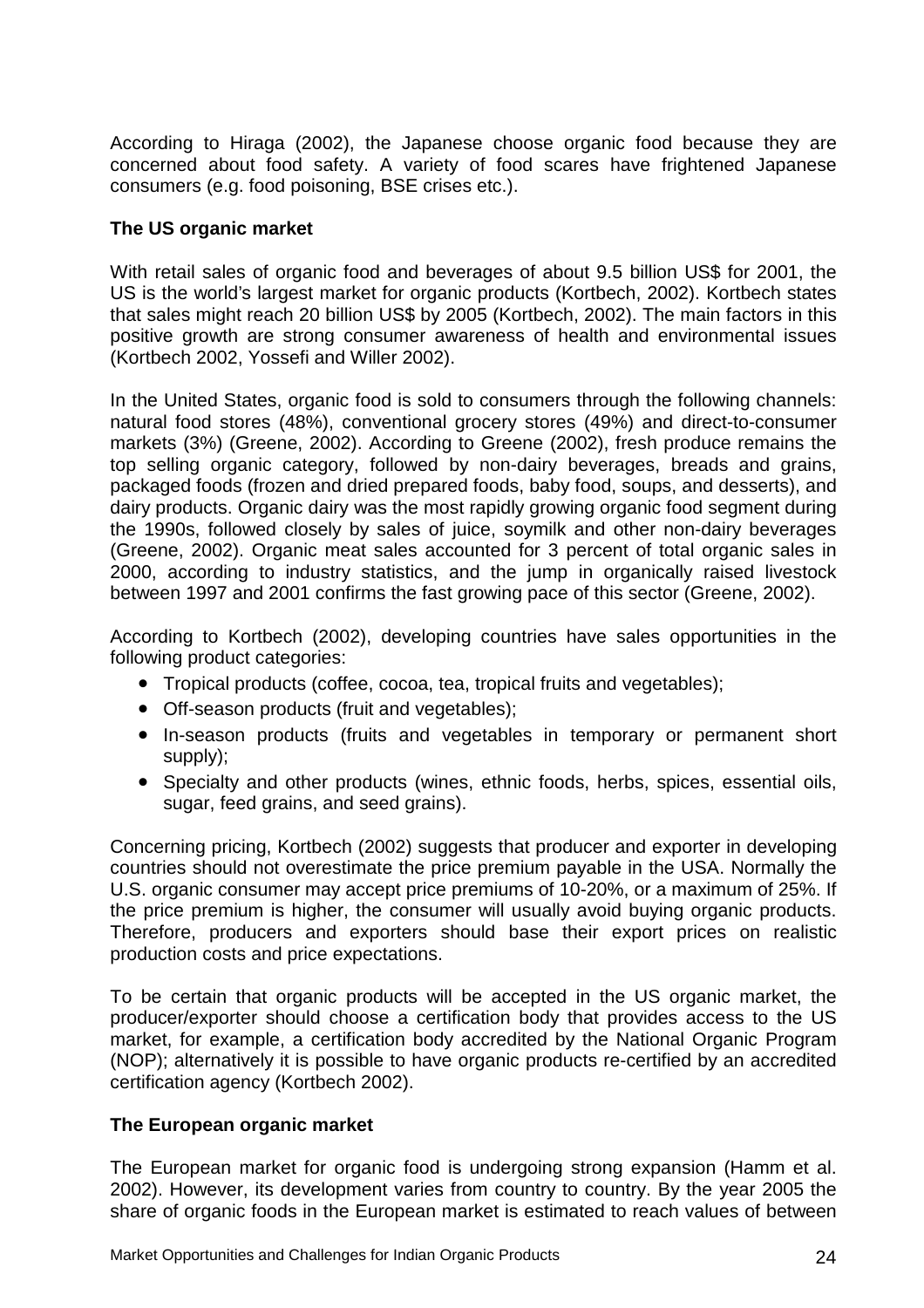5 and 10% (Kilcher et al. 2001). According to Kilcher (2001), Germany has the largest market volume within the EU, but the market in the United Kingdom is also growing strongly. Countries with mature organic markets like Austria and Denmark show poor growth rates (Hamm et al. 2002). Switzerland and Denmark have the highest consumption per capita, whereas France, Holland and Italy have low consumption per capita (Hamm et al. 2002). Some domestic organic products already have a 15% share of the total market in Europe. In Germany and Switzerland one of the biggest challenges is to increase the diversity of the organic product range, and expand sales channels (Kilcher, 2001).

European consumers are used to buying their organic products from the following distribution channels: supermarket chains, natural food stores and direct from the organic producer. In the European Union, organic products are grown according to the EU Regulation 2092/91. In Switzerland, BIO SUISSE certification plays an important role in the marketing of organic products; however, a product that complies with the Swiss Organic Farming Ordinance can also be marketed as organic.

#### **3.2 Current trading of Indian organic products in the export market**

Chart 11 showed that only 23% of the interviewed traders imported Indian organic products into the selected export markets (Germany, Switzerland, United Kingdom, Holland, USA and Japan). Imports were directed mainly to Germany, the Netherlands and Switzerland. German and Dutch traders imported mainly spices, fruits, tea, and nuts. Traders from the Netherlands imported the highest amount of sesame while German traders imported the highest amount of tea. Swiss traders were involved mostly with the import of tea, cotton and very small quantities of organic spices.

This low participation of trading companies in importing Indian organic products was explained by a lack of interest due to different obstacles that will be described further in this chapter (see 3.5).

Chart 11: Percentages of traders from the selected markets that import Indian organic products.



**and USA. Source: FiBL, 2002**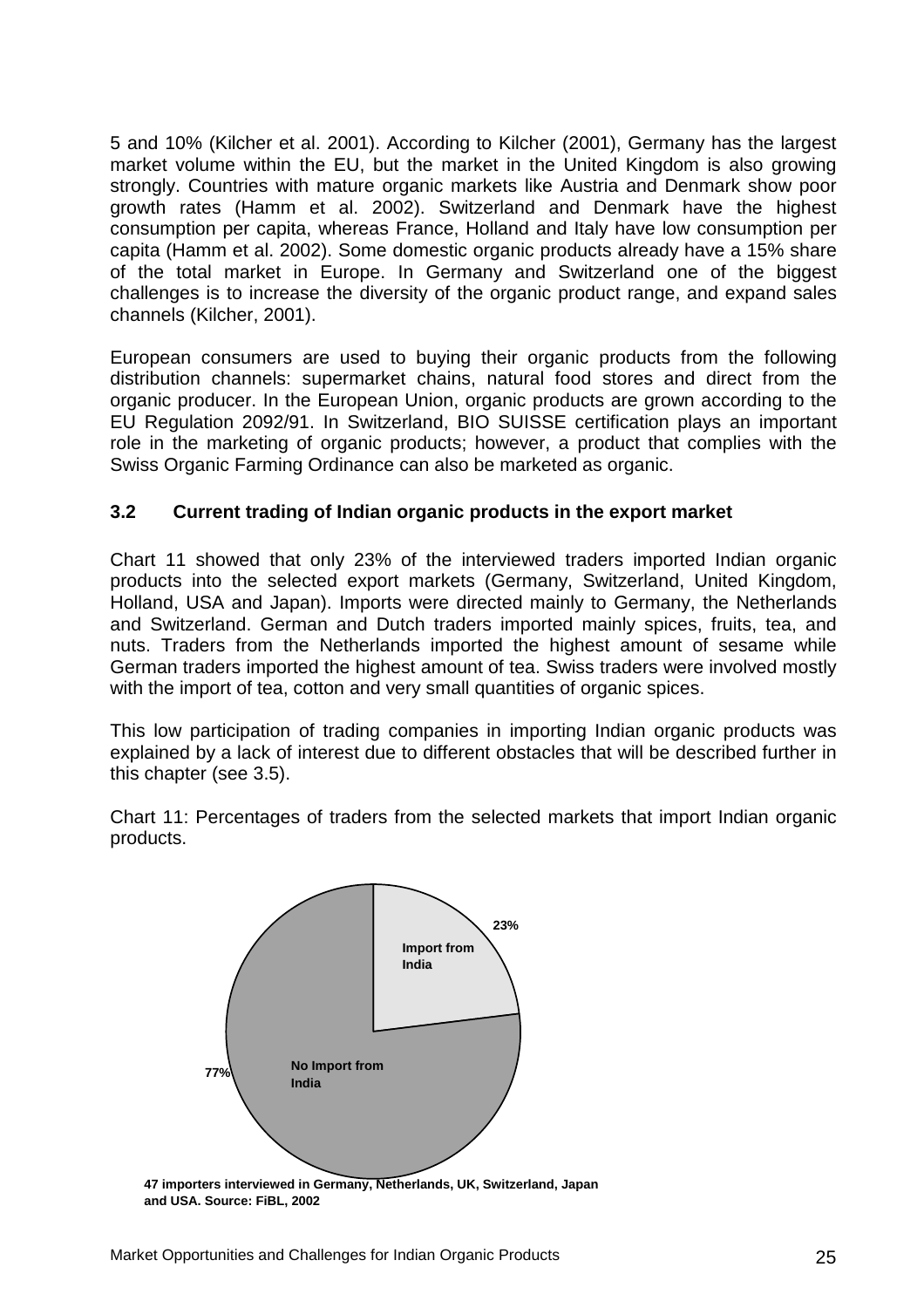The Indian organic products that are traded in the selected market are shown in Table 13. The values shown are totals for each product across the different countries. Sesame is one product that is imported in higher volumes, followed by organic fruits (such as frozen mango puree and pineapple juice). In the third place come the well-known Indian spices, such as black and white pepper, ginger etc. Out of the tea varieties, higher amounts of black tea than green tea are imported.

|  | Table 13: Imported Indian organic products in the selected markets |  |
|--|--------------------------------------------------------------------|--|
|--|--------------------------------------------------------------------|--|

| <b>Product</b>                        | <b>Volumes Season</b> |                        | % of turnover |
|---------------------------------------|-----------------------|------------------------|---------------|
|                                       | (tons)                |                        |               |
| Tea (green and black)                 | 65                    | Through out the year   | $10 - 15$     |
| Spices (mainly pepper, ginger and 132 |                       | Through out the year   | $10 - 15$     |
| hibiscus)                             |                       |                        |               |
| Fruits (mango and pineapple)          | 160                   | May-July, November-May | $6 - 10$      |
| Nuts (walnut and cashew nut)          | 28                    | October and July       | $10 - 15$     |
| Sesame                                | 600                   | Through out the year   | $10 - 15$     |
|                                       |                       |                        |               |

Base: 8 traders Source: FiBL, 2002

Questioned on the proportion of Indian products in relation to the total market volume for their trading companies, traders answer with an average estimate of 10%. Traders' estimates of the annual growth rate in turnover of imported Indian organic products since 2000 was between 10-15% (Table 13)

No information was obtained about the suppliers and the origins of the Indian organic products; traders in the selected export markets did not respond on these points.

#### **3.3 Potential for organic products in the selected export markets**

#### **3.3.1 Sales and potential demand for organic products in the selected export markets**

In order to identify some trends relevant to supplying the selected export markets with Indian organic products, traders were asked about their own estimates of the following products: rice, spices, coffee, tea, pineapple, mango, bananas, vanilla, nuts and protein grains. The following alternatives were given: 1. Very good, 2. Good, 3. Moderate, 4. Poor. From the data obtained, average values were calculated across the different products (Table 14). In their responses to the questions about sales and potential of the listed products, traders (20) were optimistic concerning their sales and the potential for the listed organic products in their corresponding markets. Their opinion ranged from 'good' to 'moderate' conditions. No one considered the present market situation for the given products to be 'very good'. On the other hand, traders rated the prospects of being supplied (availability) with Indian organic products from 'moderate' to 'poor'. Traders explained that they do not have reliable information about organic products from India, and that India still has an image as a country where organic products are not produced. Of course some traders reported positive experiences of obtaining organic products from India; some of them even carry out their own organic projects, such as organic basmati rice production.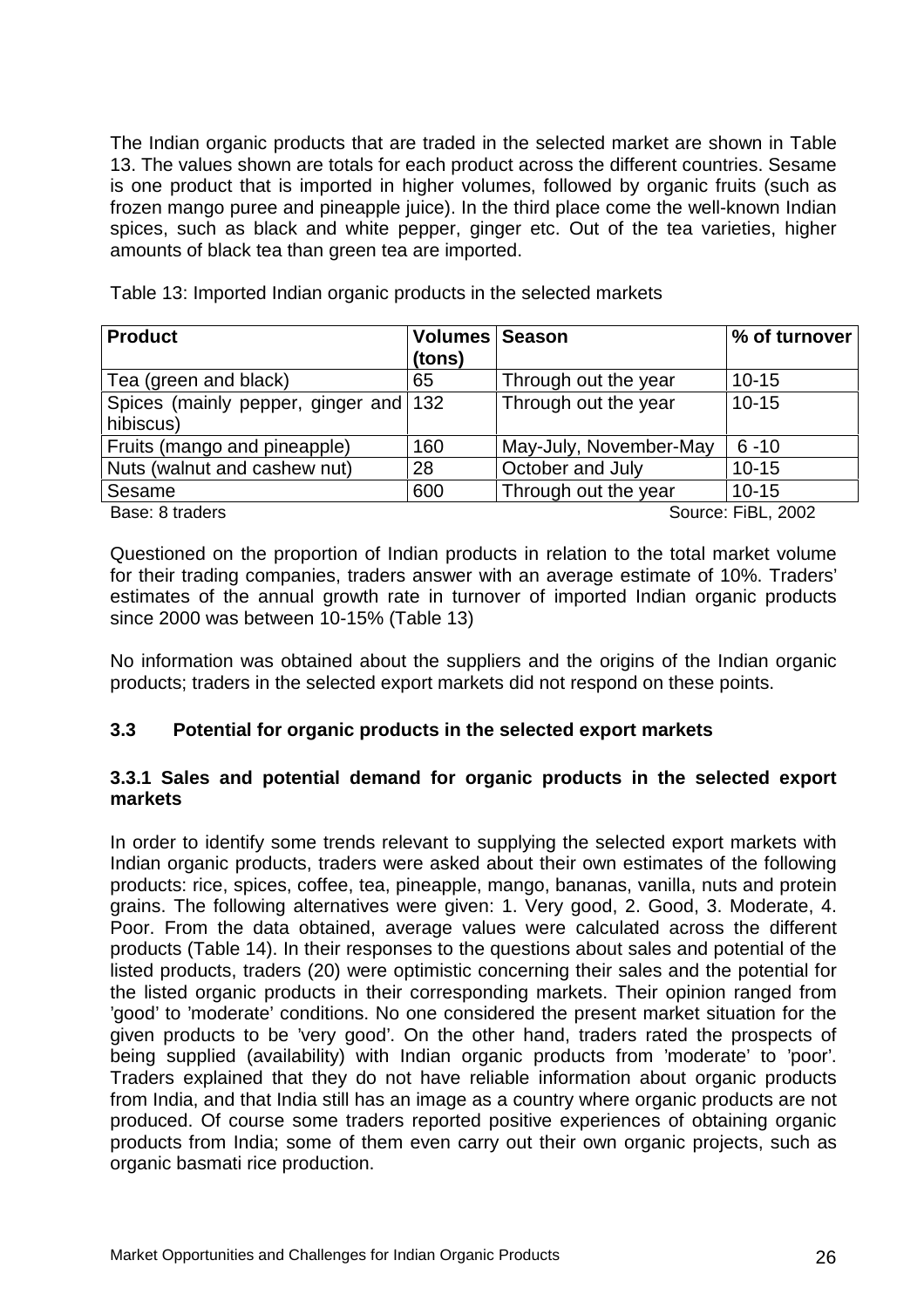| <b>Product</b>   | <b>Sales</b>  | <b>Potential</b> | <b>Availability</b> |
|------------------|---------------|------------------|---------------------|
| Tea              | good-moderate | good-moderate    | good-moderate       |
| <b>Rice</b>      | Good          | good-moderate    | moderate-poor       |
| Protein grains   | good-moderate | good             | poor                |
| <b>Spices</b>    | good-moderate | good-moderate    | moderate            |
| Vanilla          | good-moderate | good-moderate    | moderate-poor       |
| Mango            | moderate-good | moderate-good    | moderate-poor       |
| Pineapple        | good-moderate | good-moderate    | moderate-poor       |
| <b>Bananas</b>   | good-moderate | moderate         | moderate-poor       |
| <b>Nuts</b>      | Good          | good             | poor                |
| Base: 20 traders |               |                  | Source: FiBL, 2002  |

Table 14: Frame conditions for sales of organic products in the selected export markets

Further analysis of this data shows that even with traditional Indian products, such as spices, traders are not confident of obtaining supplies of spices of organic quality. In the case of organic rice, the potential availability from India was rated 'moderate' to 'poor'. Organic tea was the only product for which traders rated availability from India as 'good'.

Chart 12 shows the annual demand for organic products (tons) for sale in the selected markets. Of the products mentioned, bananas are sold in high quantities followed by wheat and soybean. Tropical organic fruits such as pineapple and mango occupy third place. The rest of the organic products mentioned are sold in quantities ranging from 10 to 260 tons per year. The suppliers of these products are from neighboring countries like Sri Lanka, China, Thailand, or South America, Africa and Europe. To the question which organic products would be interesting to get from India, the interviewed traders mentioned the following products:

- Basmati rice (if there is enough volume and possible combination with fair trade);
- Spices (from small quantities to 50 tons):
- Tea (only if high quality, up to 40 tons);
- Coffee (only if high quality);
- Mango (fresh, dry and puree, small quantities up to 50 tons);
- Pineapple (juice, dry, small quantities up to 50 tons);
- Bananas (fresh and dry, small quantities up to 70 tons);
- Organic vanilla (only if good price and high quality, up to 10 tons);
- Cashew nuts (only if good price and high quality);
- Protein grains (of interest if there is not a problem with the quality).

From the traders' point of view, the quantities to be imported depend mostly on quality, price, reliable shipments and available volumes.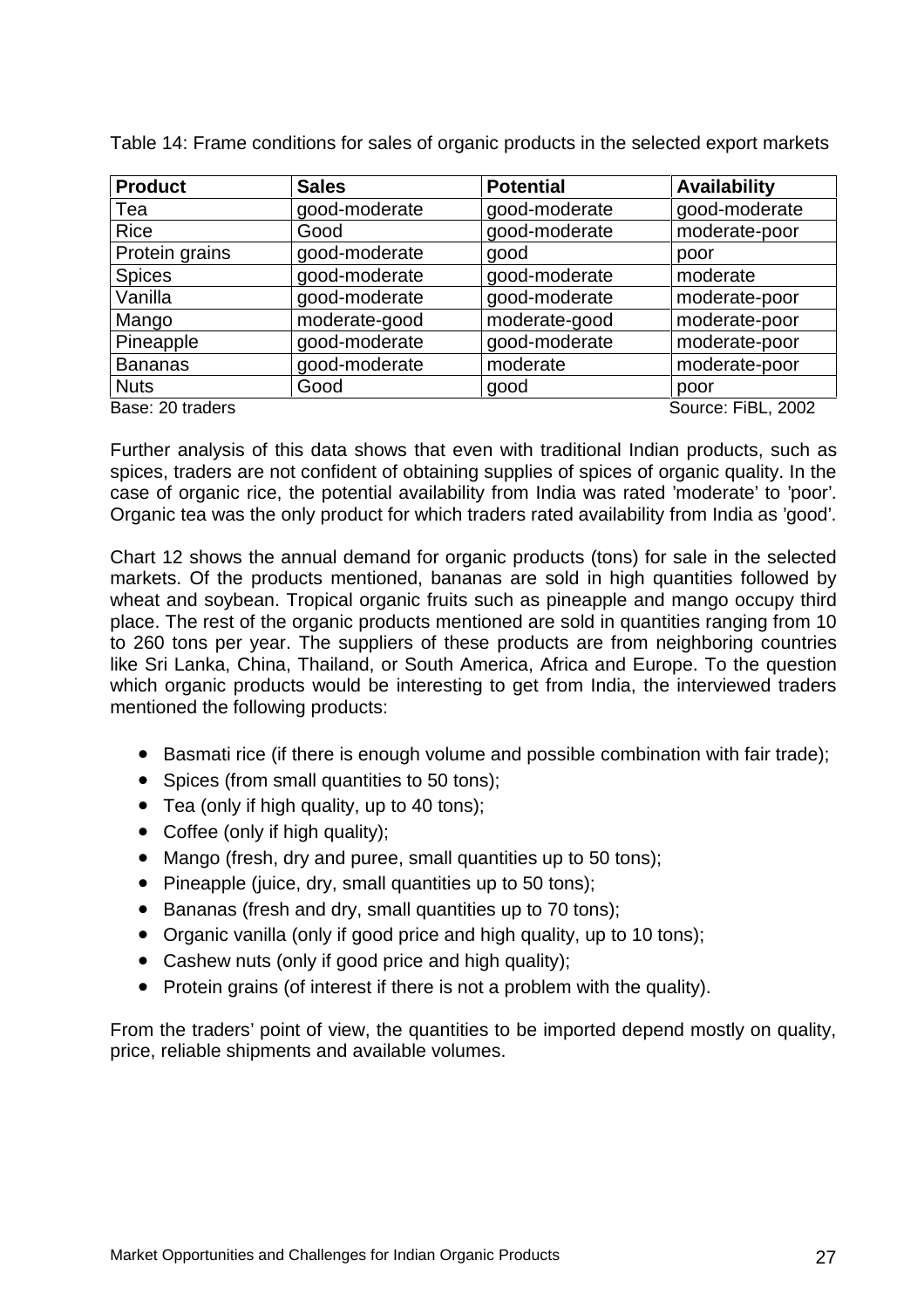Chart 12: Demand for organic products in the selected export markets

# **Demands for organic products in tons/year in the selected markets (Germany, Holland, UK, Switzerland, USA and Japan)**



\* For bananas, multiply graph reading by 6.410 (= 6,410 tons); Base: 11 Traders, Source: FiBL 2002.

#### **3.3.2 Price premiums obtained in the export market**

The price premiums obtained for organic products vary greatly from country to country (10 to 50%), for different organic products (fresh, dry, juice, puree etc.), depending on distribution channels (supermarkets, restaurants etc) and current market conditions. However, an average across countries and products shows that the price premiums range between 30 to 50 % (trader level) for the different organic products depicted in Table 15. The smallest price premium was for organic mango and pineapple (less than 30%), the highest for organic vanilla (more than 50%).

|  |  | Table 15: Price premiums obtained in the selected export markets |
|--|--|------------------------------------------------------------------|
|--|--|------------------------------------------------------------------|

| Product     | <b>Price premium %</b> |
|-------------|------------------------|
| Tea         | Δ                      |
| <b>Rice</b> | -44                    |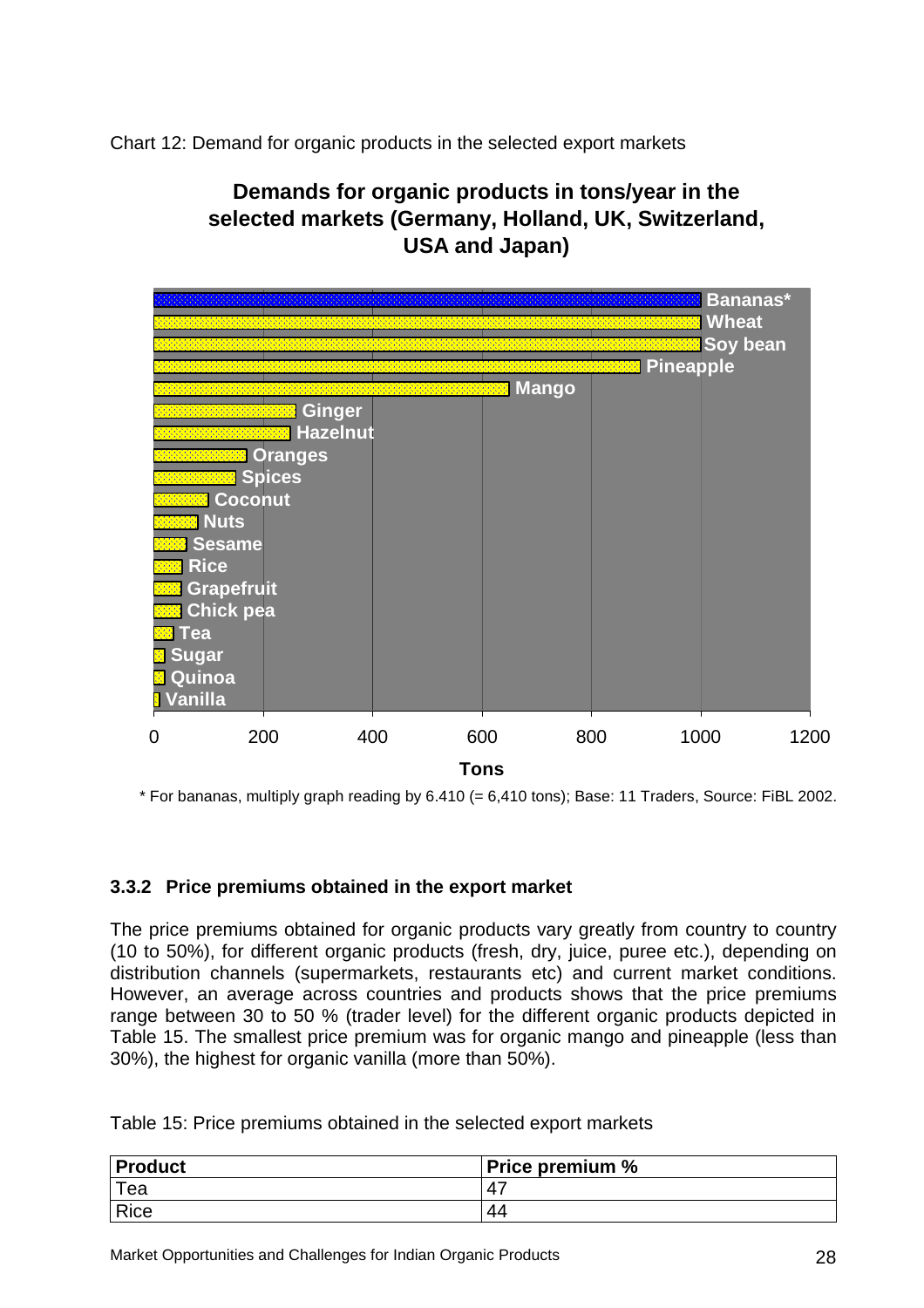| Protein grains   | 44 |                    |
|------------------|----|--------------------|
| <b>Spices</b>    | 30 |                    |
| Vanilla          | 53 |                    |
| Mango            | 25 |                    |
| Pineapple        | 28 |                    |
| <b>Bananas</b>   | 31 |                    |
| <b>Nuts</b>      | 40 |                    |
| Base: 20 traders |    | Source: FiBL, 2002 |

#### **3.4 Structure of sales channels in the selected export markets**

Traders were asked where they sell organic products today, and to predict the outlook in five years' time (Table 16). Today, most organic products are sold in supermarkets (almost 31%), followed by the processing industry (30 %) and through traders and wholesalers. The sale of organic products to restaurants and food stores is of minor importance. Sales direct to consumers are insignificant. However, these data express an average across countries and do not represent the situation for each country. A market study carried out in 2002 shows that in Europe the structure of the sales channels is different from country to country (Hamm et al., 2002). Supermarkets have an important role in the Scandinavian countries, Switzerland, Austria and the United Kingdom. However, in Germany, Holland, Italy and France organic products tend to be distributed to consumers via health food stores (Hamm et al., 2002).

Traders estimate that their sales activities via the supermarkets channel will increase in five years (3.7% higher). Sales through traders/wholesalers are expected to fall by more than 2.2%, the processing industry channel by 0.9% and health food stores by at least 0.7%. According to the traders, the other sales channels will not show significant changes.

| <b>Sales Channel</b>      | <b>Situation today %</b> | Situation in 5 years % |
|---------------------------|--------------------------|------------------------|
| Traders/Wholesalers       | 29.7                     | 27.5                   |
| Processing industry       | 29.9                     | 29.0                   |
| Supermarkets chain        | 30.9                     | 34.6                   |
| Health food stores        | 4.5                      | 3.8                    |
| Restaurants, canteens     | 4.9                      | 4.8                    |
| Direct sales to consumers | 0.2                      | 0.2                    |
| Base: 21 traders          |                          | Source: FiBL, 2002     |

Table 16: Structure of sales channels in the selected export markets

Therefore, sale of organic products in supermarkets is growing fast and will have an important role in the further development of the selected export organic market. Such trend has also been obtained in other market studies carried out in 2002 (Hamm et al., 2002).

#### **3.5 Obstacles for selling Indian organic products in the selected export markets and possible solutions**

In order to find out why traders do not import Indian organic products into the selected markets, they were asked to answer the following question: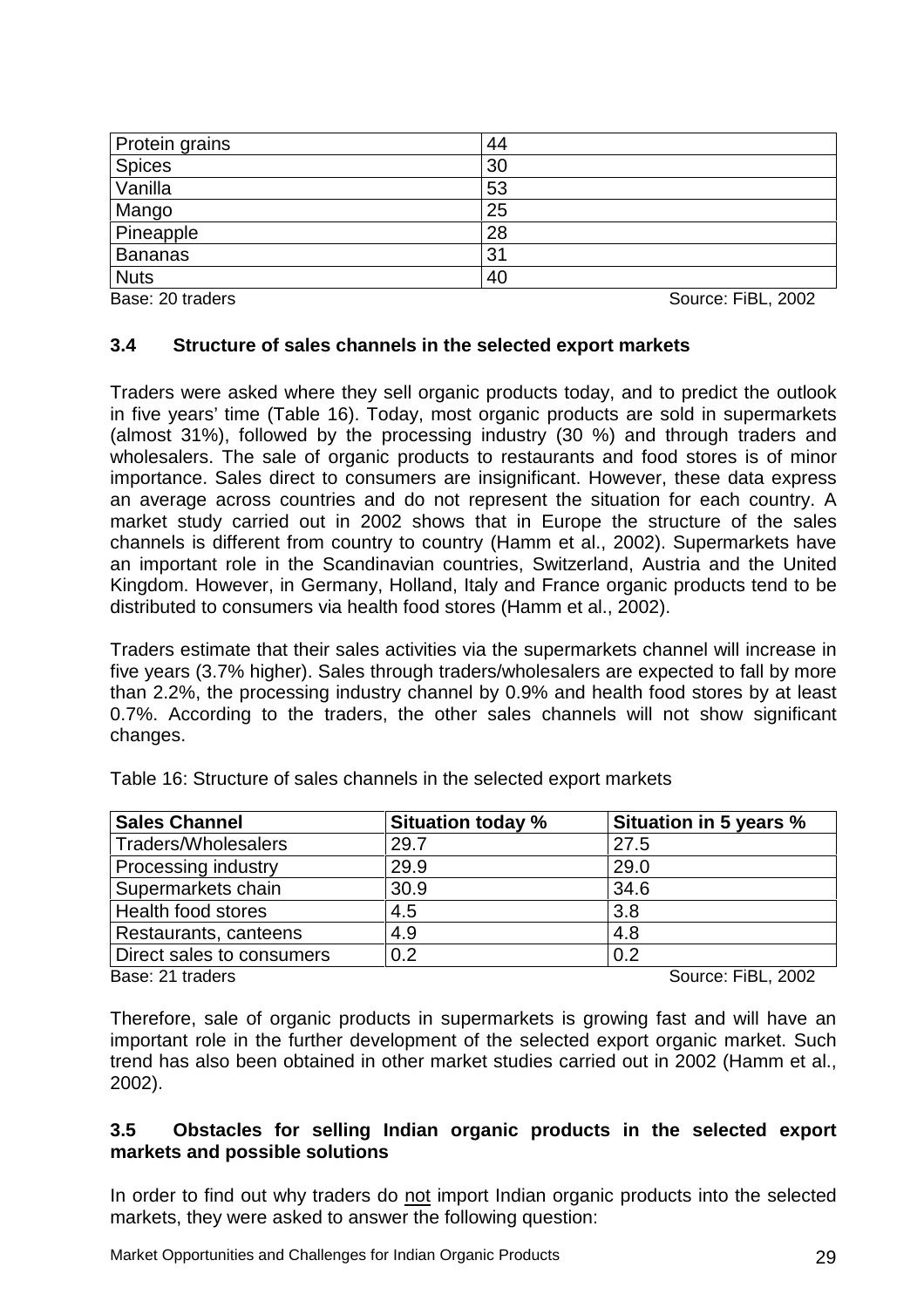- 1. What are the major obstacles to the import of Indian organic products?
- 2. Which measures or solutions do you propose to overcome these obstacles?

The answers were organized according the different aspects listed in Table 17.

Table 17: Obstacles and solutions for the low import of Indian organic products

| <b>Aspect</b>             | <b>Obstacle</b>                                                                                           | <b>Solutions</b>                                                                                                                                                                                                                                                |
|---------------------------|-----------------------------------------------------------------------------------------------------------|-----------------------------------------------------------------------------------------------------------------------------------------------------------------------------------------------------------------------------------------------------------------|
| Price                     | "Price expectations are too high in<br>relation to quality."                                              | The export traders from India should<br>have realistic prices.                                                                                                                                                                                                  |
| Quality                   | "Low consistency of quality;<br>contamination."                                                           | The quality must be consistent. For this<br>reason, higher quality standards must<br>be enforced to develop and maintain a<br>good reputation. Post-harvest practices<br>should be improved.                                                                    |
| Availability              | "Reliability of exporters."                                                                               | More promotion from Indian traders<br>and governmental institutions. Better<br>understanding of the demands of<br>buyers (small quantities). Suppliers<br>must show financial stability.                                                                        |
| Logistics                 | "Slow shipment, restrictions for<br>importing Indian organic products."                                   | The logistics must be better<br>coordinated from the place of dispatch<br>for shipment. Duty ports must reduce<br>the time taken to complete the customs<br>process. Enhance the infrastructure<br>available to guarantee quality upon<br>arrival (cool rooms). |
| Certification             | "Lack of national certification and<br>accreditation."                                                    | Local certification bodies accredited by<br>national and international organizations<br>would enhance the acceptance of<br>organic products from India.                                                                                                         |
| <b>Export authorities</b> | "Time consuming and complicated<br>paper work."                                                           | Develop a fast track for export.                                                                                                                                                                                                                                |
| Information               | "Lack of information on availability<br>and certification."                                               | More promotion activities on the part of<br>traders, farmers and governmental<br>institutions (e.g. international fairs).<br>Establish an internet portal to enable<br>easy access to information on Indian<br>organic products.                                |
| Administration            | "Inconvenient modus of payment<br>(letters of credit); the<br>governmental bank's system is too<br>slow." | Indian traders must show more<br>flexibility in modus of payment. The<br>bank's systems must reach higher<br>standards.                                                                                                                                         |
| Customer<br>Service       | "Poor customer service from the<br>Indian traders after sales."                                           | Increase service quality; in particular,<br>client follow-up systems must be<br>implemented. Traders must<br>accomplish what they promise.                                                                                                                      |

Base: 33 traders Source: FiBL, 2002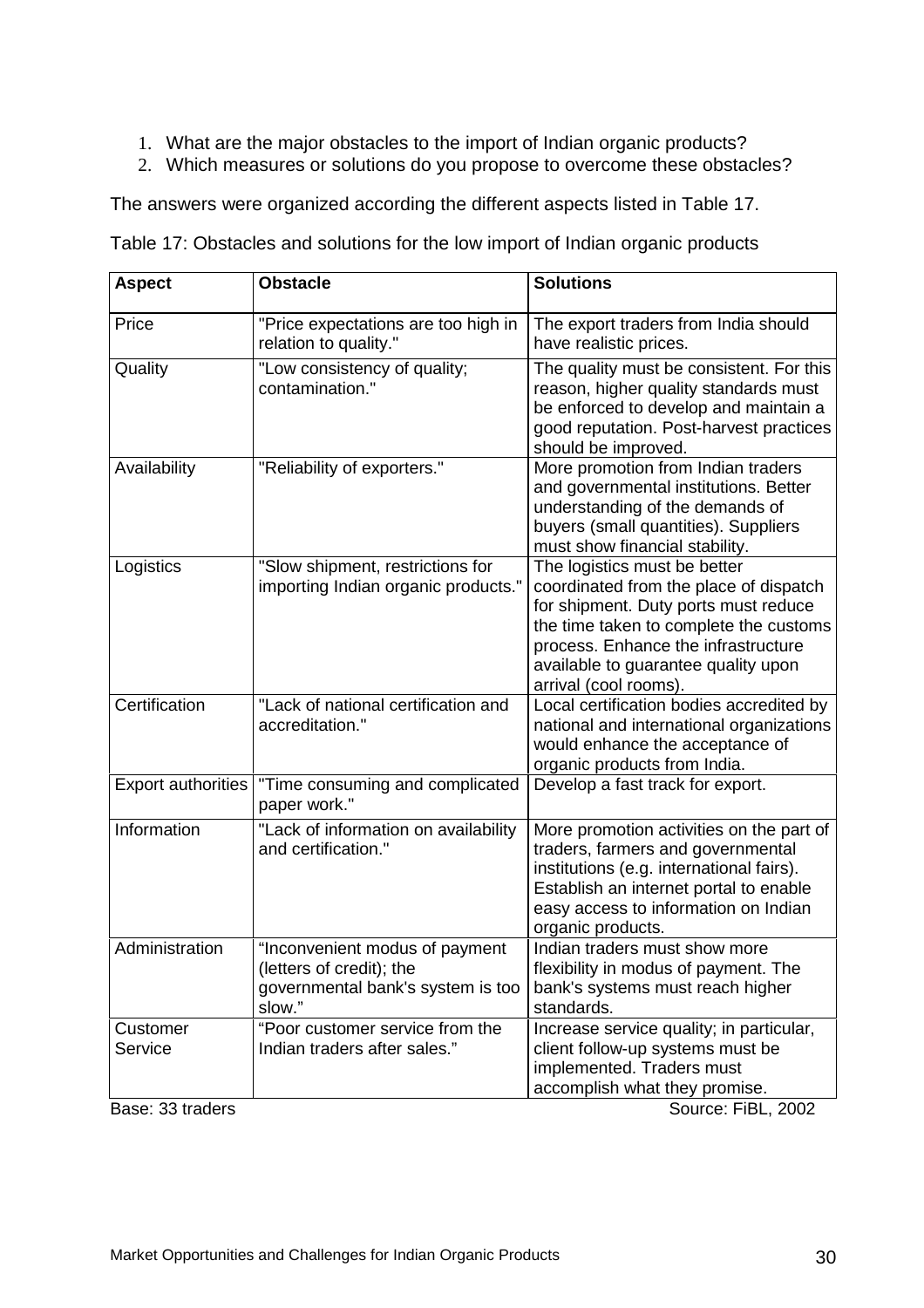# **4 SUMMARY AND RECOMMENDATIONS**

### **4.1 Summary**

#### **4.1.1 Organic farming scenario**

Organic farming in India is in a nascent stage. According to official statistics, until February 2001 there were only 304 organic farms in India and the figure has increased to 1,426 farms during February 2002. The area under organic cultivation as on February 2002 was 2,775 hectares, accounting for barely 0.0015% of total agricultural land (Source: Adopted from report "The Real Green Revolution and FAO statistics"). However, the database is still very poor and it can be assumed that the real figures are much higher.

Organic products produced in India are tea, spices, fruits and vegetables, rice, coffee, cashew nuts, oil seeds, wheat, pulses, cotton and herbal extracts. India is classified into 21 agroecological zones based on temperature, soil conditions, and rainfall. Hence, each zone has a comparative advantage for the production of different products, e.g. tea in the eastern region, spices and coffee in the southern region, rice and wheat in the northern region, cotton in the western region. Products with potential in the domestic market are fruit, vegetables, rice and wheat. Products with potential in the export market are tea, rice, fruits and vegetables, cotton, wheat and spices. Besides these potentials India has the following advantages:

- India is strong in high quality production of tea, spices, rice specialties, ayurvedic herbs etc;
- India has a rich heritage of agricultural traditions which are suitable for designing organic production systems;
- In several regions of India agriculture is not very intensive as regards the use of agrochemicals (mountain areas);
- The labor is relatively cheap compared to agro-chemicals;
- The NGO sector in India is very strong and has established close linkages to large numbers of marginal farmers;
- The Indian Government started to support organic agriculture on a large scale and on various levels.

#### **4.1.2 Production of organic products**

Organic production for the whole of India is around 14,000 tons (Source: Adopted from report "The Real Green Revolution and FAO statistics and field survey").

Chart 13: % contribution to total production (Source: Org-Marg, 2002)

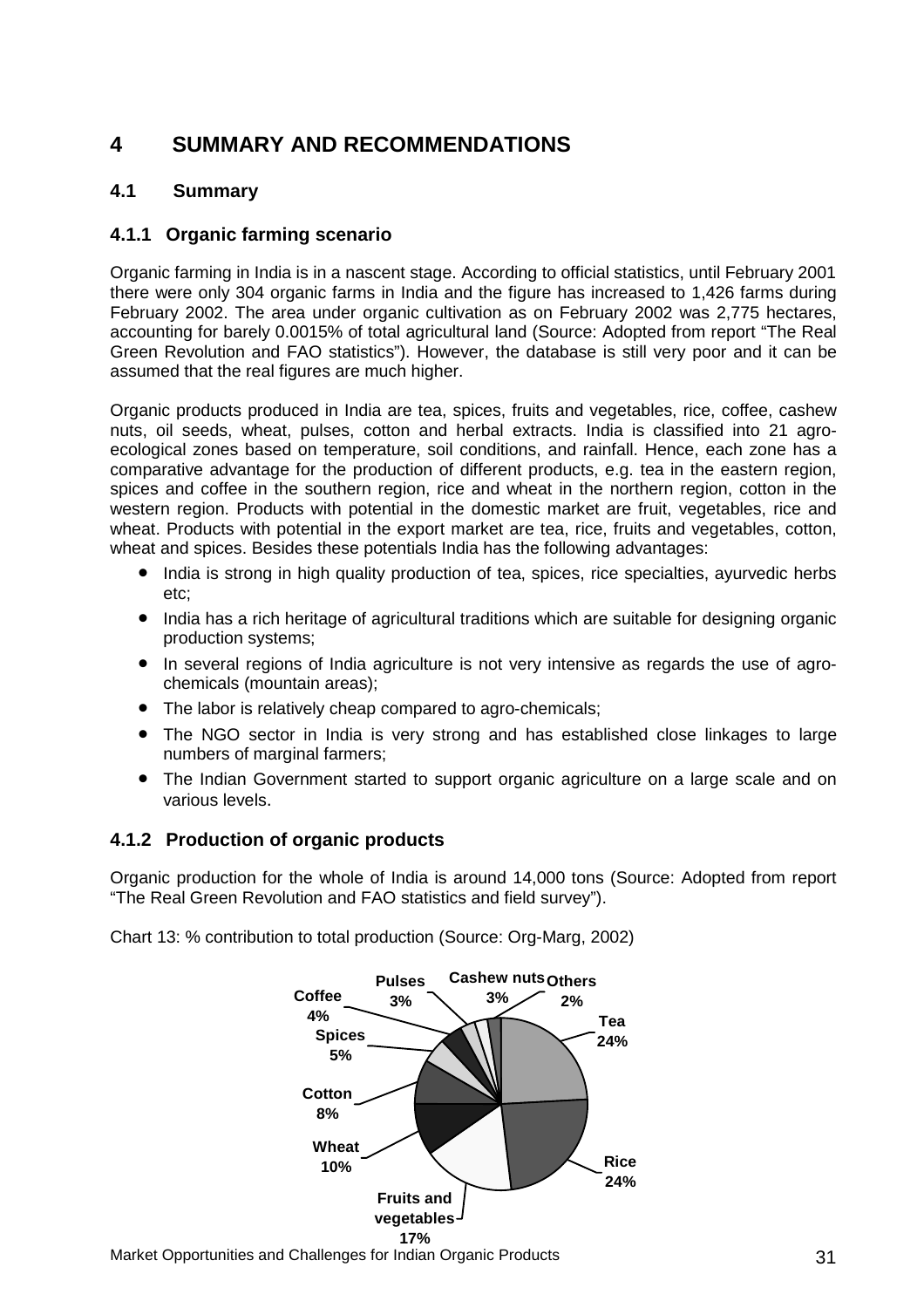#### **4.1.3 Market for organic products**

According to the survey, domestic sales of organic products amount to 1050 tons. This accounts for barely 7.5 % of total organic production and is likely to reach domestic sales of 1,568 tons during 2006-07.

Major domestic markets are cities like Mumbai, Bangalore, Delhi, Chennai and Hyderabad. Distribution channels are via traders /wholesalers and supermarket chains. In India, organic consumers are generally found in the urban upper-middle class or upper class, though some sellers do state that lower-middle class families in smaller towns, especially families with children, also number among their clients. Organic vegetables and fruits are the major organic products desired by Indian customers. The market has not grown large so far due to lack of marketing initiatives from key players (producers, traders, NGOs, etc.), the low awareness of organic products from customers and their higher price. However, there seems to be increasing health awareness spreading among the literate part of the Indian population, and pesticides were broadly discussed in the media as a likely source of various health problems. Indian traditions also put emphasis on the importance of diet. It can be assumed therefore that awareness of the health benefits of consuming organic products will increase considerably in the coming years.

Recently, a number of domestic marketing initiatives have been launched, some of which have registered positive success. A semi-government-operated cooperation initiative has started to sell organic products in a number of outlets in the major cities. Several brand-name companies have begun to include organic products in their lines. Even in rural areas, numerous farmers' groups and NGOs have started selling organic products. However, as yet very little information is available on the size and success of the domestic organic market.

According to this survey, export sales of organic products amount to 11,925 tons. These account for 85 % of total production and are likely reach export sales of 21,525 tons during 2006-07. The major export markets are Australia, Belgium Canada, France, Germany, Italy, Japan, Netherlands, Sweden, Singapore, South Africa, Saudi Arabia, UAE, the United Kingdom and USA. Tea is exported directly by the producers (states). Other organic products are produced mainly by small farmers, and hence exported through exporters. However, other organic products also produced by organized players are exported directly to various countries.

#### **4.1.4 Unsold stock of organic products in the Indian and export market**

Unsold stock of certified organic products was about 1025 tons in 2002. Unsold stock is mainly left with wholesalers / traders level as well as in supermarkets. Major reasons for unsold stock are the high price and lack of marketing initiatives in the domestic market. Traders from the selected export markets mentioned the following reasons for not carrying imports of Indian organic products (these are arranged in order of priority):

- Lack of information on availability and certification;
- Price expectations too high in relation to quality;
- Low consistency of quality and contamination;
- Reliability of exporters;
- Slow shipment, restrictions on importing Indian organic products;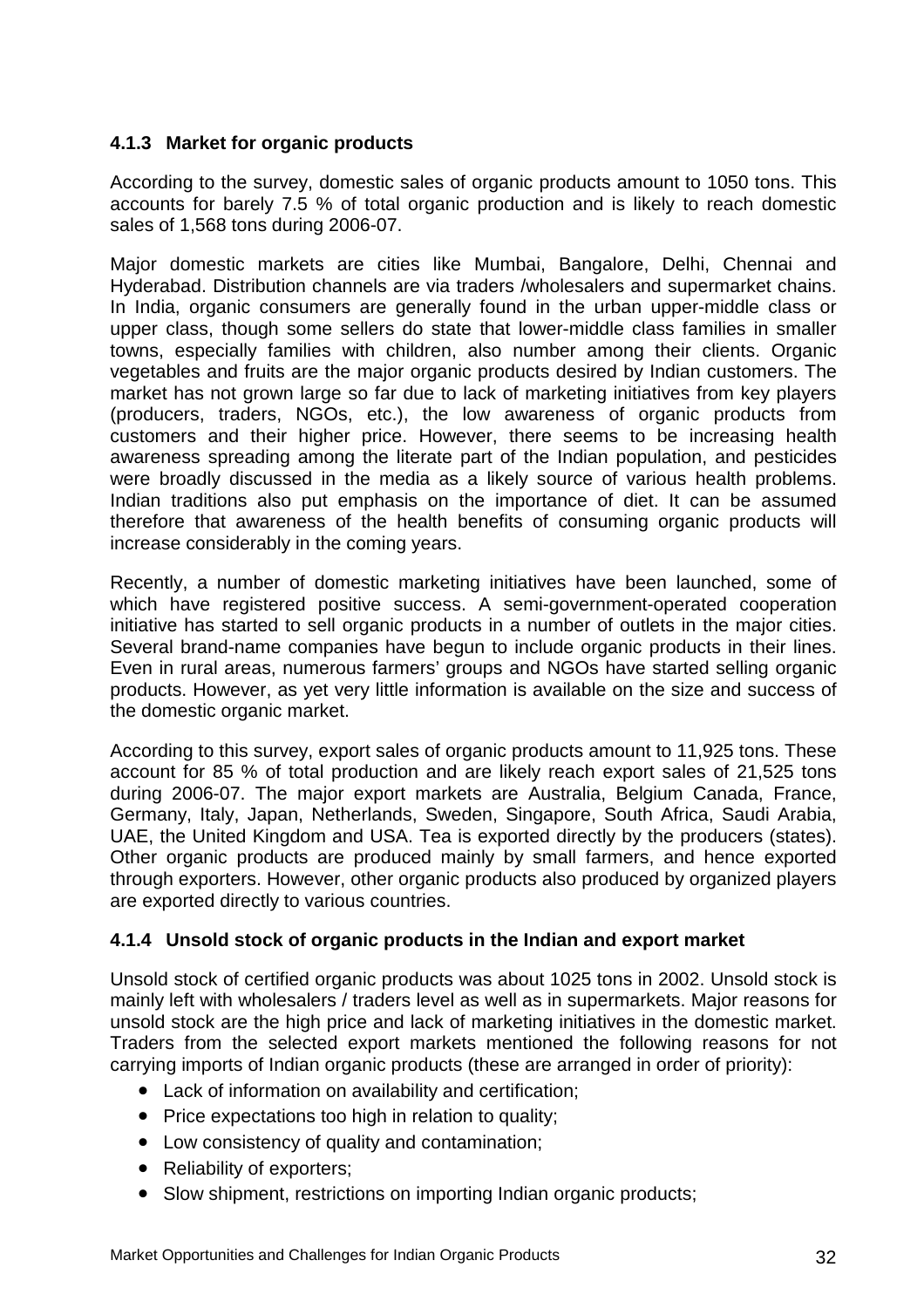The Indian Government is carrying out different measures in order to improve the trade image of India. According to APEDA (Agricultural and Processed Food Products Export Development Authority), demand for Indian organic products is increasing. Various export markets have great interest in Indian organic products. In order to increase and improve interest in Indian organic products, APEDA and other Indian institutions (e.g. Ministry of Agriculture) are carrying out the following measures:

- Training programs for producers and certification agencies;
- Improving the quality of research and development;
- Set up a research institution aimed at improving different aspects of organic production;
- Promoting certification programs;
- Developing national policies for organic production;
- Improving the quality of products, packaging, logistic infrastructure and technical support (different institutions are involved);
- Promoting Indian organic products at international fairs (e.g. Bio-Fach) and promotional programs in the media (e.g. films);
- Application for recognition under different countries' national organic regulations.

### **4.1.5 Prospects for organic farming in India**

Organic agriculture is in many ways an eminently preferable model for the development of agriculture in India. Organic agriculture offers multiple benefits. These include economical aspects (e.g. price premiums, high demand), natural resource conservation (e.g. improved soil fertility and water quality, prevention of soil erosion, preservation of natural and agro-biodiversity) and social benefits (e.g. generation of rural employment and corresponding lower urban migration, improved household nutrition and local food security, reduced dependence on external inputs). To answer to the question "how to improve and promote organic farming in India?" following strategies were suggested:

#### **4.2 Recommendations**

In order to improve / promote organic farming in India, various steps need to be taken at various levels such as:

| Category             | <b>Problems</b>                                                                                                                                                                                                                                                                                                               | <b>Strategies</b>                                                                                                                                                                                                                                                                                                                                                                                                                                                                                                                                                  |
|----------------------|-------------------------------------------------------------------------------------------------------------------------------------------------------------------------------------------------------------------------------------------------------------------------------------------------------------------------------|--------------------------------------------------------------------------------------------------------------------------------------------------------------------------------------------------------------------------------------------------------------------------------------------------------------------------------------------------------------------------------------------------------------------------------------------------------------------------------------------------------------------------------------------------------------------|
| <b>Small farmers</b> | Lack of proper<br>infrastructure (for<br>production and logistic);<br>• Lack of proper organization<br>and domestic marketing<br>network;<br>• Lack of marketing initiative<br>(during the conversion<br>period and when they have<br>been certified);<br>Lack of funds during the<br>conversion period and<br>certification. | • To organize small farmers to act as an<br>organization that produces and market<br>their own products for the domestic and<br>export markets;<br>Training programs for farmers and<br>NGOs not only in organic agriculture<br>methods (production, harvest and post<br>harvest techniques, basic standards<br>etc.), but also in how to sell, promote<br>and diversify their markets and how to<br>fulfill certifications requirements (internal<br>control and administration);<br>To include small farmers in the<br>operative organizations of the hole chain |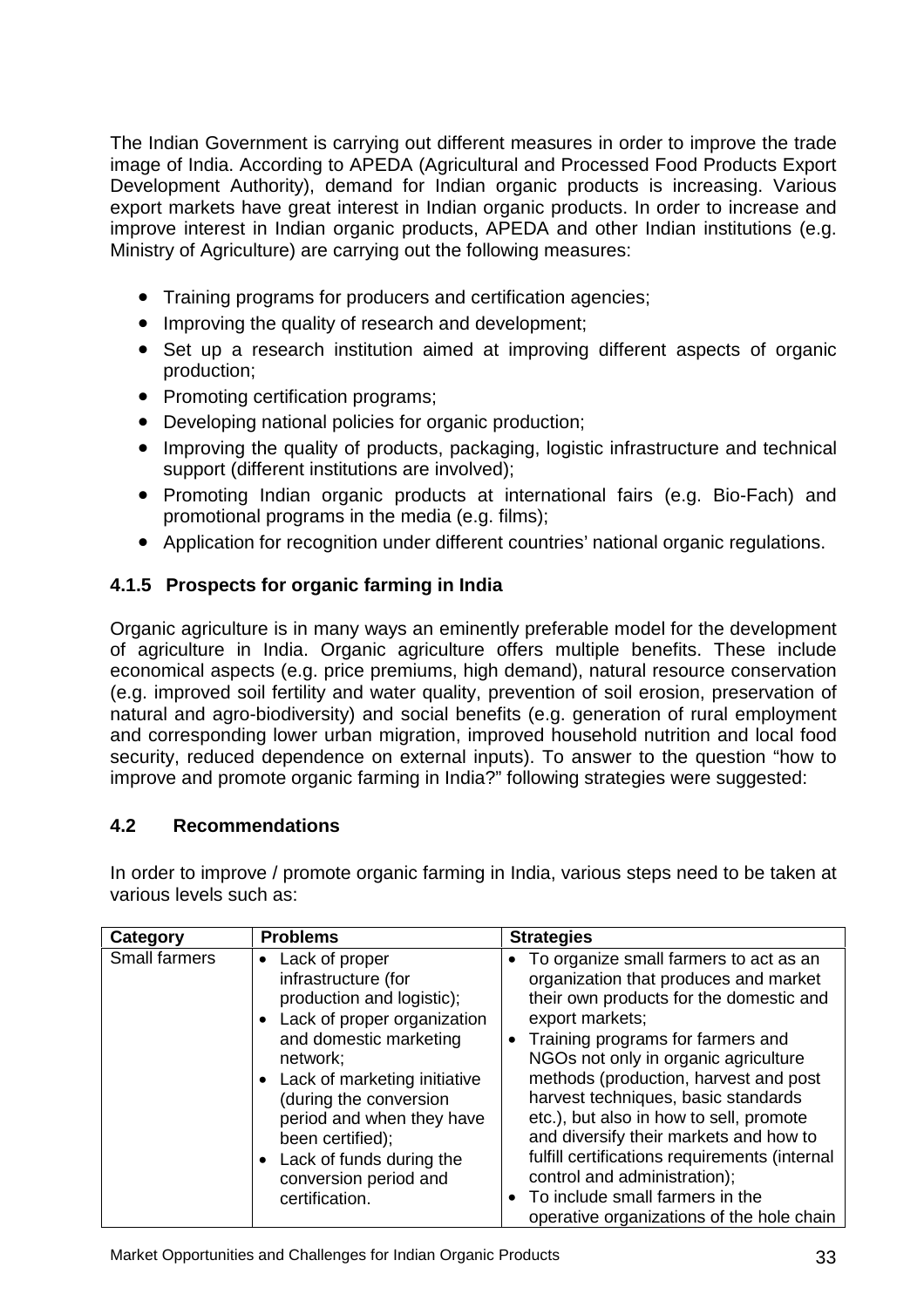| Lack of funds;<br>Not organized;<br>Lack of proper<br>infrastructure.                                                                                                                                                                                                                                                                                                               | (from production over processing<br>through to final sales outlet);<br>Farmers should have access to financial<br>support for organic production,<br>administration, group certification and<br>marketing programs for their products;<br>To offer continuous organic market<br>information to farm organizations and<br>direct contact to possible buyers;<br>To promote organic products in national<br>and export markets where farmers can<br>participate, for example: national and<br>international fairs, commercial missions<br>to specific export countries.<br>Training on basic standards, organic<br>production methods, documentation,<br>inspections and certification;<br>To offer continuous organic market<br>information.<br>Training programs for traders in how to |
|-------------------------------------------------------------------------------------------------------------------------------------------------------------------------------------------------------------------------------------------------------------------------------------------------------------------------------------------------------------------------------------|----------------------------------------------------------------------------------------------------------------------------------------------------------------------------------------------------------------------------------------------------------------------------------------------------------------------------------------------------------------------------------------------------------------------------------------------------------------------------------------------------------------------------------------------------------------------------------------------------------------------------------------------------------------------------------------------------------------------------------------------------------------------------------------|
| network and marketing<br>implementation;<br>Lack of domestic and<br>export marketing initiatives.                                                                                                                                                                                                                                                                                   | promote and sell organic products in the<br>domestic and export markets (e.g.<br>improve client follow-up system,<br>reliability, to understand the customers,<br>$etc.$ ;<br>To organize commercial mission to<br>specific countries in order to meet<br>potential customers, improve and<br>enhance relationships and to<br>understand the market.<br>To offer continuous organic market<br>information and direct contact to<br>possible buyers.                                                                                                                                                                                                                                                                                                                                    |
| Cost and quality emerge as<br>the major constraints for<br>certification;<br>Lack of national certification<br>and accreditation.                                                                                                                                                                                                                                                   | Implementation of national certification<br>agencies that should provide:<br>comprehensive policy prices (reduction<br>in cost of certifications), international<br>standardization and simplified<br>certification procedure with less<br>documentation.                                                                                                                                                                                                                                                                                                                                                                                                                                                                                                                              |
| No easy availability of<br>organic raw materials;<br>Little knowledge on the<br>$\bullet$<br>requirements for the<br>processing of organic<br>products;<br>Availability of upgrade<br>processing technologies.<br>Low involvement<br>$\bullet$<br>Lack of subsides especially<br>$\bullet$<br>to small farmers<br><b>Extensive documentation</b><br>(e.g. export<br>documentation); | Raw materials to be made easily<br>available (e.g. publication of organic<br>products in a national data base);<br>Training on basic standards, organic<br>processing methods, documentation,<br>inspections and certification.<br>Improve organic national rules and<br>regulations;<br>Achieve recognition on the international<br>level;<br>Promotion of organic farming through<br>training programs, financial help and                                                                                                                                                                                                                                                                                                                                                           |
|                                                                                                                                                                                                                                                                                                                                                                                     | Lack of proper marketing                                                                                                                                                                                                                                                                                                                                                                                                                                                                                                                                                                                                                                                                                                                                                               |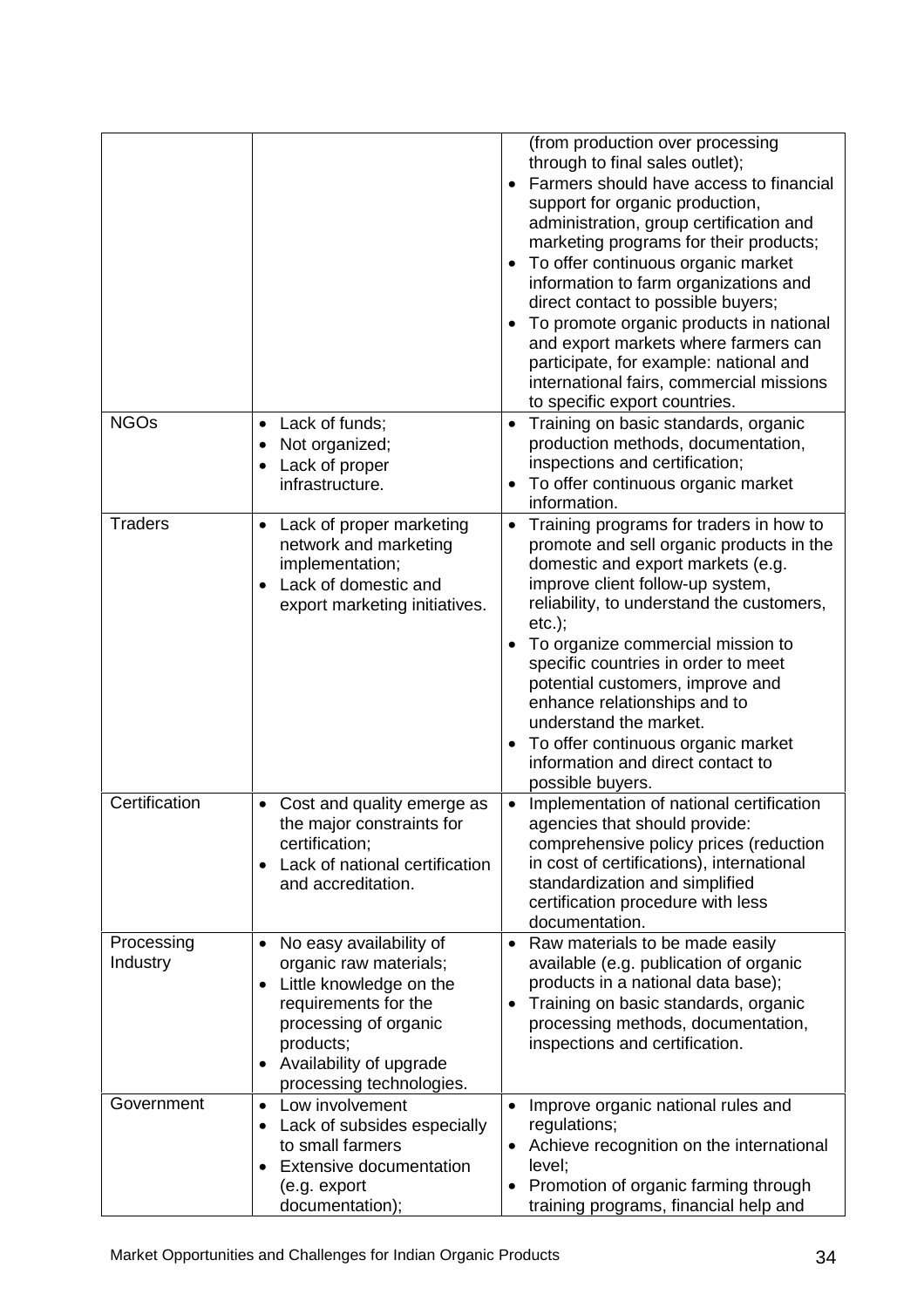|                       | Delay in policy<br>implementation;<br>Promote only the export<br>market, less effort to<br>develop domestic market. | subsidies to small farmers;<br>Improve image of Indian organic<br>$\bullet$<br>products and trade (domestic and export<br>promotion);<br>Facilitate the implementation of a<br>$\bullet$<br>producer, traders, processors national<br>database.<br>Support domestic marketing initiatives.                                                                                        |
|-----------------------|---------------------------------------------------------------------------------------------------------------------|-----------------------------------------------------------------------------------------------------------------------------------------------------------------------------------------------------------------------------------------------------------------------------------------------------------------------------------------------------------------------------------|
| Domestic<br>customers | Lack of awareness of<br>$\bullet$<br>organic products<br>High prices                                                | Increase awareness through promotion<br>$\bullet$<br>of the organic products by producer,<br>traders, NGOs, GOs;<br>• Communications of the benefits of<br>organic farming (health food, protection<br>of the environment and the biodiversity,<br>$etc.$ ;<br>• Formation of moderate prices in order to<br>make accessible organic products to a<br>bigger part of the society. |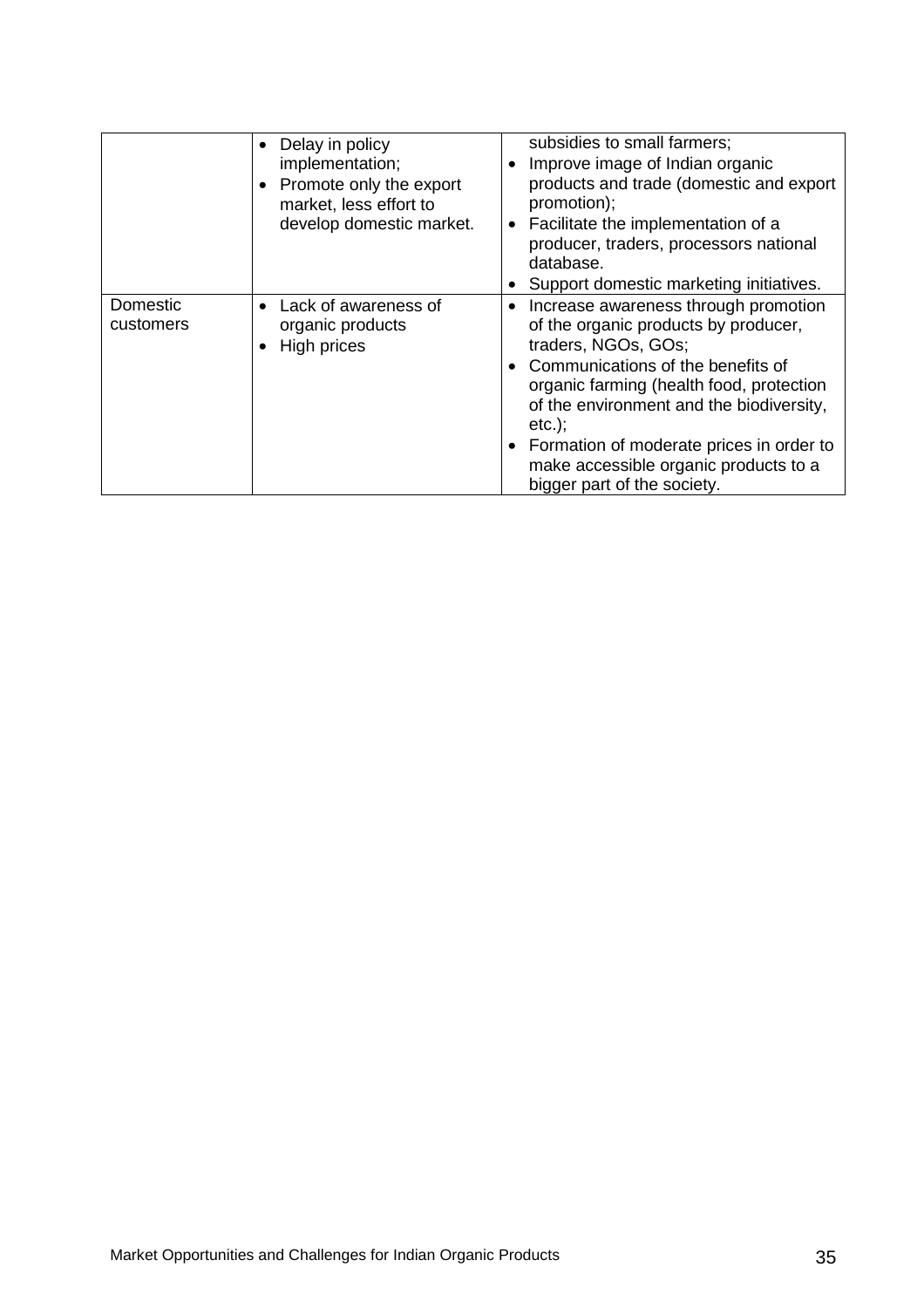### **5 REFERENCES**

Greene C. 2002. Organic Farming and Marketing in the U.S. Economic Research Service. U.S.D.A. Washington, DC.

Hamm U., Gronefeld F. and Halpin D. 2002. Organic Marketing Initiatives and Rural Development: Analysis of the European Market for Organic Food. School of Management and Business. Aberystwyth, United Kingdom.

Hiraga M. 2002. Japanese Organic Market: Market opportunities and characteristics. Bio Market Inc. Japan.

Kilcher L., Landau B., Richter T. and Schmid O. 2001. The Organic Market in Switzerland and the European Union: Overview and Market Access Information for Producer and International Trading Companies. Swiss Import Promotion Program and Research Institute of Organic Agriculture. Zürich/Frick, Switzerland.

Kortbech O.R. 2002. The United States Market for Organic Food and Beverages. International Trade Center. UNCTAD/WTO.

Organic and Biodynamic farming. 2001. Government of India, planning commission, September 2001.

Parrot N. and Mardsen T. 2002. The Real Green Revolution: Organic and Agroecological Farming in the South. Greenpeace Environmental Trust. London, United Kingdom.

Yussefi M. and Willer H. 2002. Organic Agriculture World Wide 2002, Statistics and Future Prospects. Stiftung Ökologie and Landbau. Bad Dürkheim, Germany.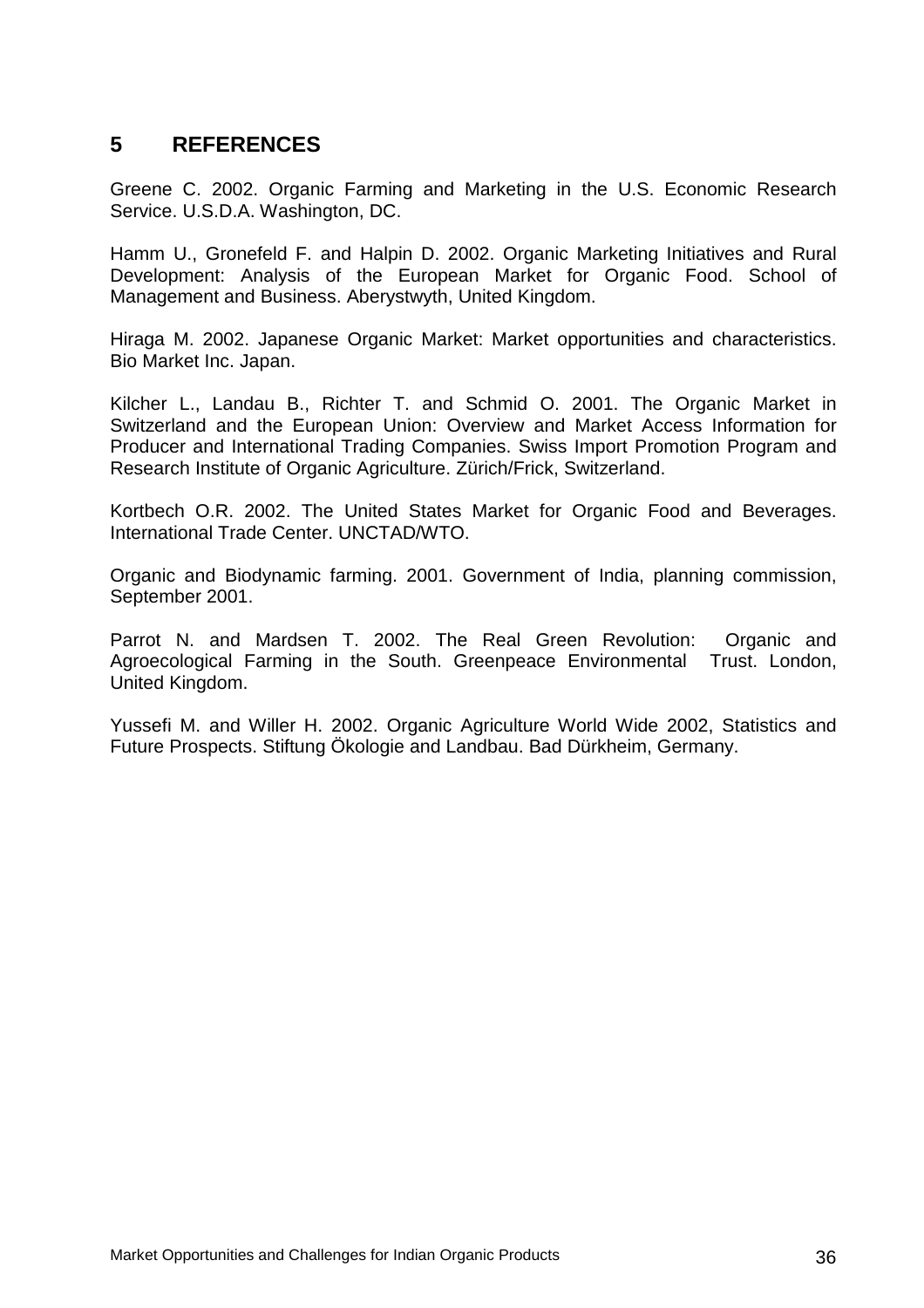# **Annex I**

Details of herbal products

| No. | <b>General Name</b>         | <b>Proper Name</b>                   |
|-----|-----------------------------|--------------------------------------|
| 1.  | Safed Musali, Dry roots     | Chlorophytum Borivillianum           |
| 2.  | Ashwagandha, Dry roots      | Withania Somnifera (Whole Powder)    |
| 3.  | Ginger root whole & Powder  | Zingiberis officinails               |
| 4.  | Kalmegh, whole plant (leaf) | Andrographis paniculata              |
| 5.  | Shatavari, yellow dry roots | Asparagus racemosa (powder)          |
| 6.  | Kapikacchu                  | Mucuna pruriens (seed)               |
| 7.  | Amalaki                     | Emblica officinalis (fruit no stone) |
| 8.  | Haritaki                    | Terminalia chebula (Fruit no stone)  |
| 9.  | <b>Bibhitaki</b>            | Terminalia belerica (Friut no Stone) |
| 10. | Guduchi                     | Tinosporia cordifolia                |
| 11. | Pushkaramool                | Inula racemosa (root)                |
| 12. | Vacha, dry root             | Acorus calamus                       |
| 13. | Shankapushpi                | Canscora decussata                   |
| 14. | Gudmar                      | Gymnea sylvestra                     |